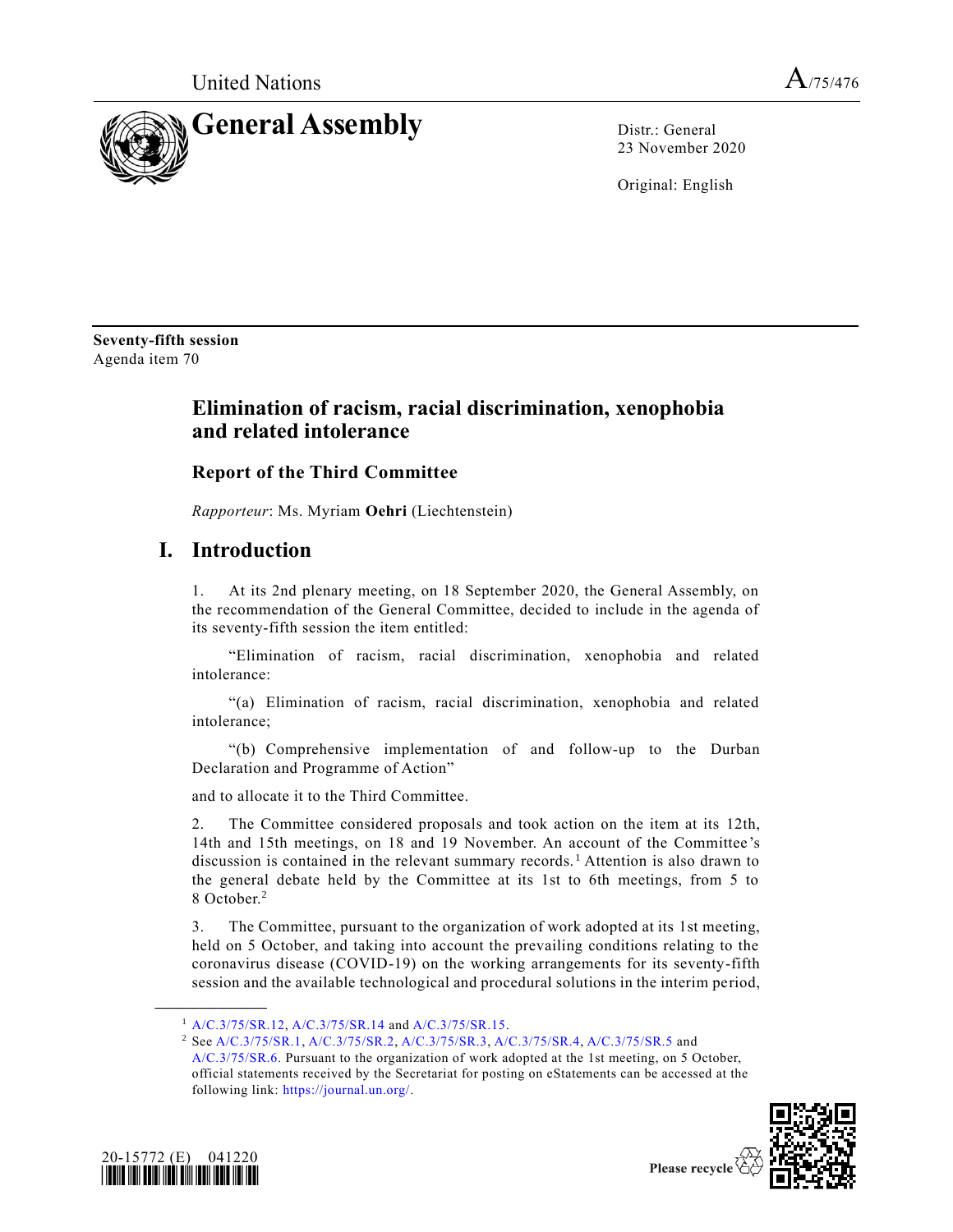convened three virtual informal meetings to hear introductory statements and hold interactive dialogues on the item, jointly with item 71, entitled "Right of peoples to self-determination". The proceedings of the virtual informal meetings are reflected in the annex to the present document.

4. For its consideration of the item, the Committee had before it the following documents:

#### **Item 70**

## **Elimination of racism, racial discrimination, xenophobia and related intolerance**

Report of the Committee on the Elimination of Racial Discrimination on its ninety ninth and one-hundredth sessions [\(A/75/18\)](https://undocs.org/en/A/75/18)

#### **Item 70 (a)**

# **Elimination of racism, racial discrimination, xenophobia and related intolerance**

Note by the Secretary-General transmitting the report of the Special Rapporteur on contemporary forms of racism, racial discrimination, xenophobia and related intolerance [\(A/75/329\)](https://undocs.org/en/A/75/329)

#### **Item 70 (b)**

## **Comprehensive implementation of and follow-up to the Durban Declaration and Programme of Action**

Report of the Secretary-General on the programme of activities for the implementation of the International Decade for People of African Descent [\(A/75/363\)](https://undocs.org/en/A/75/363)

Report of the Secretary-General on a global call for concrete action for the total elimination of racism, racial discrimination, xenophobia and related intolerance and the comprehensive implementation of and follow-up to the Durban Declaration and Programme of Action [\(A/75/561\)](https://undocs.org/en/A/75/561)

Note by the Secretariat transmitting the report of the Working Group of Experts on People of African Descent [\(A/75/275\)](https://undocs.org/en/A/75/275)

Note by the Secretariat transmitting the report of the Intergovernmental Working Group on the Effective Implementation of the Durban Declaration and Programme of Action on the preparations for marking the twentieth anniversary of the adoption of the Durban Declaration and Programme of Action [\(A/75/315\)](https://undocs.org/en/A/75/315)

Note by the Secretariat transmitting the report of the Group of Independent Eminent Experts on the Implementation of the Durban Declaration and Programme of Action [\(A/75/549\)](https://undocs.org/en/A/75/549)

5. At the 7th meeting, on 13 November, the representative of the United States of America made a statement with regard to the draft resolutions before the Committee.<sup>3</sup>

# **II. Consideration of proposals**

# **A. Draft resolution [A/C.3/75/L.49](https://undocs.org/en/A/C.3/75/L.49)**

6. At its 12th meeting, on 18 November, the Committee had before it a draft resolution entitled "Combating glorification of Nazism, neo-Nazism and other practices that contribute to fuelling contemporary forms of racism, racial discrimination, xenophobia and related intolerance" [\(A/C.3/75/L.49\)](https://undocs.org/en/A/C.3/75/L.49), which was

<sup>3</sup> Se[e A/C.3/75/SR.7.](https://undocs.org/en/A/C.3/75/SR.7)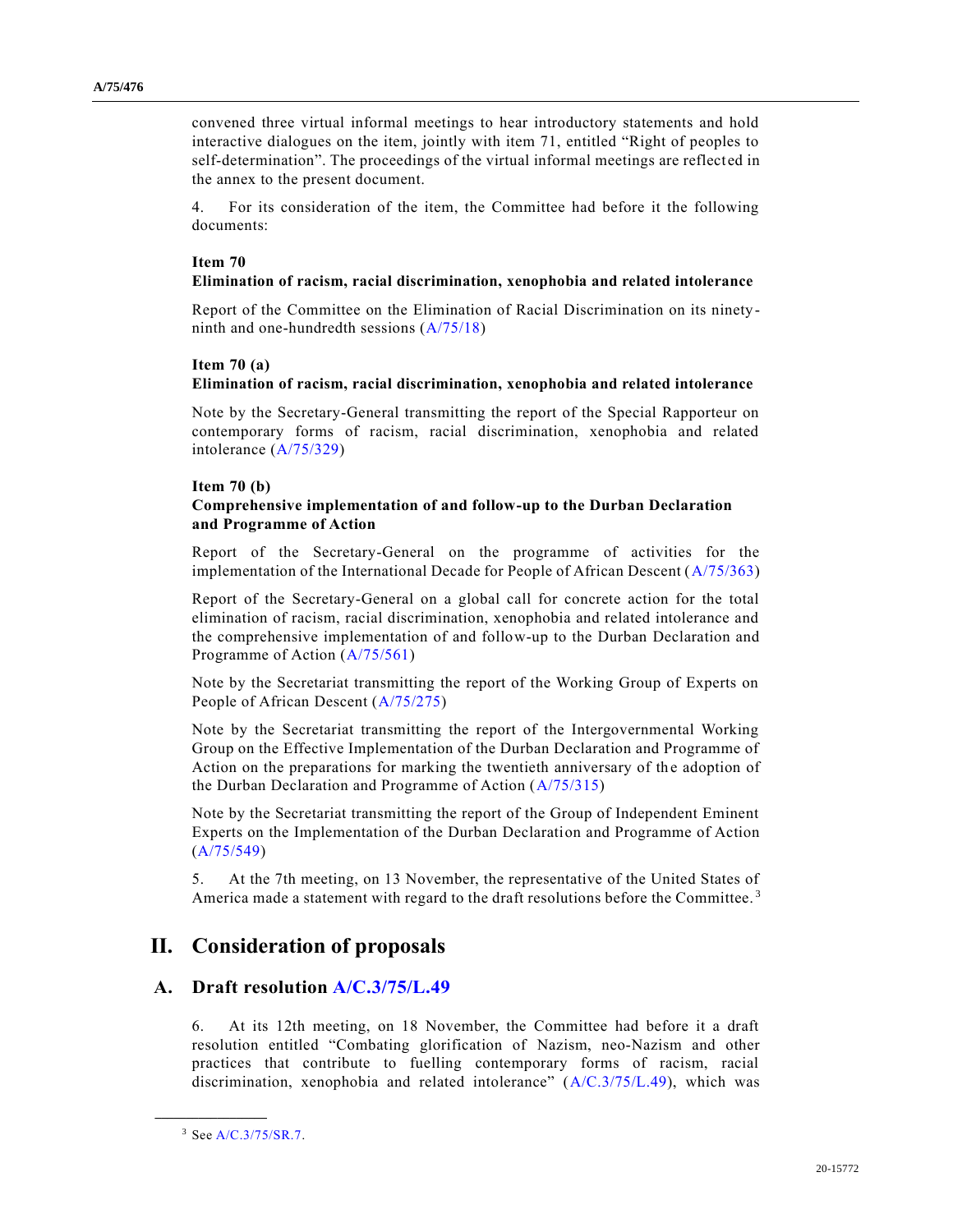submitted by Angola, Azerbaijan, Bangladesh, Belarus, Burkina Faso, Burundi, China, Comoros, Cuba, the Democratic People's Republic of Korea, Kazakhstan, Kyrgyzstan, the Lao People's Democratic Republic, Nicaragua, Nigeria, Pakistan, the Russian Federation, the Sudan, the Syrian Arab Republic, Tajikistan, Turkmenistan, Uzbekistan, Venezuela (Bolivarian Republic of) and Viet Nam. Subsequently, Algeria, Antigua and Barbuda, Armenia, Barbados, Benin, Bolivia (Plurinational State of), Cambodia, Cameroon, the Central African Republic, the Congo, Côte d'Ivoire, Egypt, Eritrea, Ethiopia, Ghana, Guyana, Haiti, India, Jamaica, Jordan, Lebanon, Mali, Morocco, Myanmar, Namibia, the Philippines, Serbia, South Africa, Sri Lanka, Suriname, Togo, Trinidad and Tobago, Tunisia, Uganda and Zimbabwe joined in sponsoring the draft resolution.

7. At the same meeting, the representative of the Russian Federation made a statement.

8. Also at its 12th meeting, the Committee adopted draft resolution [A/C.3/75/L.49](https://undocs.org/en/A/C.3/75/L.49) by a recorded vote of 122 to 2, with 53 abstentions (see para. 23, draft resolution I). The voting was as follows:<sup>4</sup>

#### *In favour*:

Algeria, Angola, Antigua and Barbuda, Argentina, Armenia, Azerbaijan, Bahamas, Bahrain, Bangladesh, Barbados, Belarus, Belize, Benin, Bhutan, Bolivia (Plurinational State of), Bosnia and Herzegovina, Botswana, Brunei Darussalam, Burkina Faso, Burundi, Cabo Verde, Cambodia, Cameroon, Central African Republic, Chad, Chile, China, Colombia, Congo, Costa Rica, Côte d'Ivoire, Cuba, Democratic People's Republic of Korea, Djibouti, Dominican Republic, Ecuador, Egypt, El Salvador, Eritrea, Eswatini, Ethiopia, Fiji, Gabon, Gambia, Ghana, Grenada, Guatemala, Guinea, Guyana, Haiti, Honduras, India, Indonesia, Iraq, Israel, Jamaica, Jordan, Kazakhstan, Kenya, Kuwait, Kyrgyzstan, Lao People's Democratic Republic, Lebanon, Lesotho, Libya, Madagascar, Malawi, Malaysia, Maldives, Mali, Mauritania, Mauritius, Mexico, Mongolia, Morocco, Mozambique, Myanmar, Namibia, Nauru, Nepal, Nicaragua, Niger, Nigeria, Oman, Pakistan, Panama, Paraguay, Peru, Philippines, Qatar, Russian Federation, Rwanda, Saint Kitts and Nevis, Saint Lucia, Saint Vincent and the Grenadines, Saudi Arabia, Senegal, Serbia, Sierra Leone, Singapore, South Africa, Sri Lanka, Sudan, Suriname, Syrian Arab Republic, Tajikistan, Thailand, Timor-Leste, Togo, Trinidad and Tobago, Tunisia, Turkmenistan, Uganda, United Arab Emirates, United Republic of Tanzania, Uruguay, Uzbekistan, Venezuela (Bolivarian Republic of), Viet Nam, Yemen, Zambia, Zimbabwe.

#### *Against*:

Ukraine, United States of America.

*Abstaining*:

**\_\_\_\_\_\_\_\_\_\_\_\_\_\_\_\_\_\_**

Afghanistan, Albania, Andorra, Australia, Austria, Belgium, Bulgaria, Canada, Croatia, Cyprus, Czechia, Denmark, Estonia, Finland, France, Georgia, Germany, Greece, Hungary, Iceland, Ireland, Italy, Japan, Kiribati, Latvia, Liberia, Liechtenstein, Lithuania, Luxembourg, Malta, Monaco, Montenegro, Netherlands, New Zealand, North Macedonia, Norway, Palau, Papua New Guinea, Poland, Portugal, Republic of Korea, Romania, Samoa, San Marino, Slovakia, Slovenia, Solomon Islands, Spain, Sweden, Switzerland, Tonga, Turkey, United Kingdom of Great Britain and Northern Ireland.

<sup>4</sup> The delegation of Brazil subsequently indicated that, had it been present, it would have voted in favour.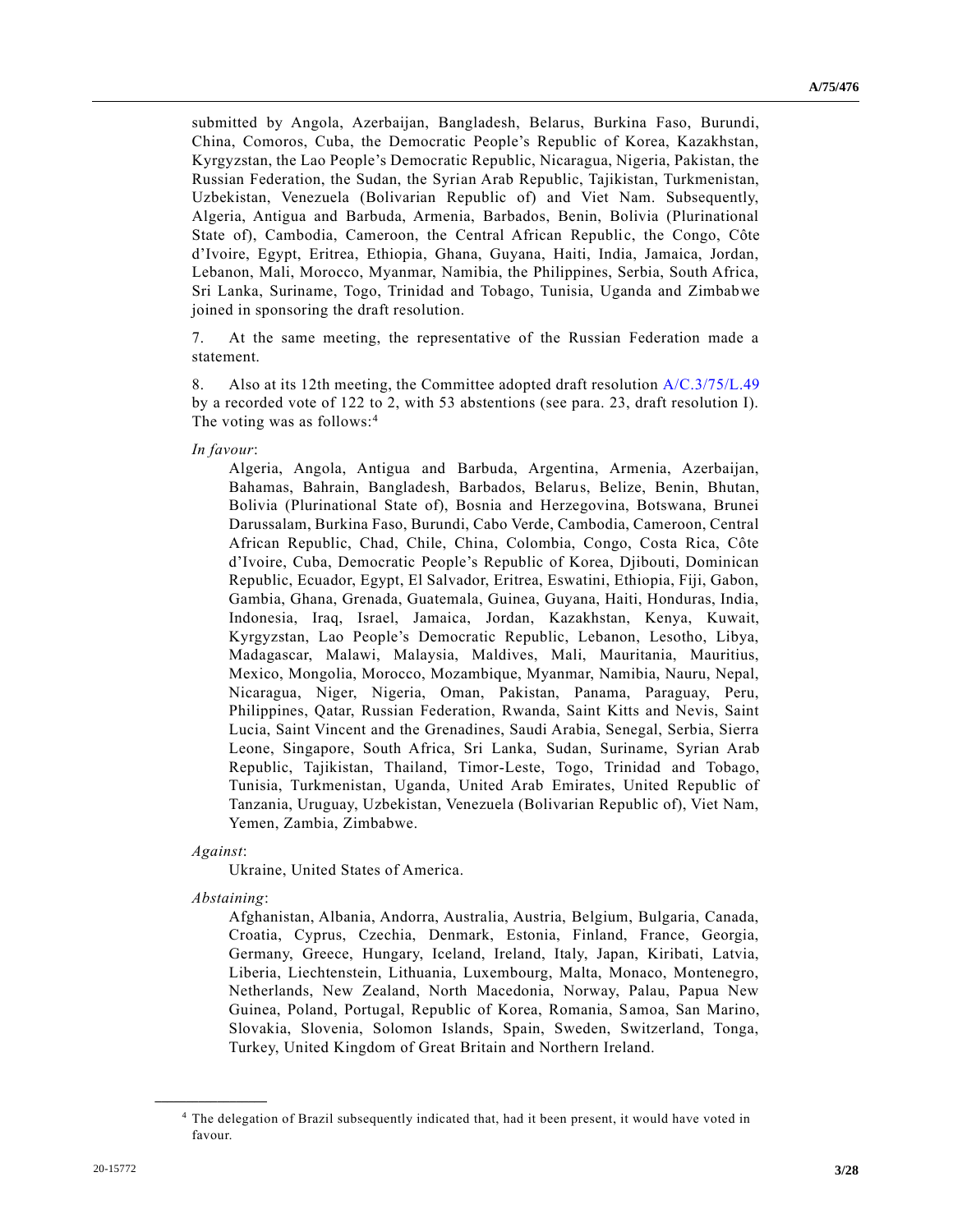9. Before the vote, a statement was made by the representative of the Russian Federation; statements in explanation of vote were made by the representatives of the United States and Ukraine.

10. After the vote, statements in explanation of vote were made by the representatives of Germany (on behalf of the European Union and its member States, Albania, Montenegro, North Macedonia and Serbia) and Switzerland (also on behalf of Australia, Canada, Iceland, Liechtenstein and Norway).

11. At the same meeting, statements were made by the representatives of Belarus and Nigeria.

# **B. Draft resolution [A/C.3/75/L.50/Rev.1](https://undocs.org/en/A/C.3/75/L.50/Rev.1)**

12. At its 15th meeting, on 19 November, the Committee had before it a revised draft resolution entitled "A global call for concrete action for the elimination of racism, racial discrimination, xenophobia and related intolerance and the comprehensive implementation of and follow-up to the Durban Declaration and Programme of Action" [\(A/C.3/75/L.50/Rev.1\)](https://undocs.org/en/A/C.3/75/L.50/Rev.1), which was submitted by Guyana on behalf of the States Members of the United Nations that are members of the Group of 77 and China.

13. At the same meeting, the Committee was informed of the programme budget implications of the draft resolution, contained in document [A/C.3/75/L.88.](https://undocs.org/en/A/C.3/75/L.88)

14. Also at the same meeting, the representative of Guyana, on behalf of the Group of 77 and China, made a statement and orally revised the draft resolution by deleting operative paragraph 19.<sup>5</sup>

15. Subsequently, the Russian Federation joined in sponsoring the draft resolution, as orally revised.

16. Also at its 15th meeting, the Committee adopted draft resolution [A/C.3/75/L.50/Rev.1,](https://undocs.org/en/A/C.3/75/L.50/Rev.1) as orally revised, by a recorded vote of 124 to 12, with 44 abstentions (see para. 23, draft resolution II). The voting was as follows:

*In favour*:

Afghanistan, Algeria, Angola, Antigua and Barbuda, Argentina, Azerbaijan, Bahamas, Bahrain, Bangladesh, Barbados, Belarus, Belize, Bhutan, Bolivia (Plurinational State of), Botswana, Brazil, Brunei Darussalam, Burkina Faso, Burundi, Cabo Verde, Cambodia, Cameroon, Chile, China, Colombia, Congo, Costa Rica, Côte d'Ivoire, Cuba, Democratic People's Republic of Korea, Democratic Republic of the Congo, Djibouti, Dominican Republic, Ecuador, Egypt, El Salvador, Equatorial Guinea, Eritrea, Eswatini, Ethiopia, Fiji, Gabon, Gambia, Ghana, Grenada, Guatemala, Guinea, Guinea-Bissau, Guyana, Haiti, Honduras, India, Indonesia, Iran (Islamic Republic of), Iraq, Jamaica, Jordan, Kazakhstan, Kenya, Kuwait, Kyrgyzstan, Lao People's Democratic Republic, Lebanon, Lesotho, Liberia, Libya, Madagascar, Malawi, Malaysia, Maldives, Mali, Mauritania, Mauritius, Mexico, Mongolia, Morocco, Mozambique, Myanmar, Namibia, Nepal, Nicaragua, Niger, Nigeria, Oman, Pakistan, Panama, Paraguay, Peru, Philippines, Qatar, Russian Federation, Rwanda, Saint Kitts and Nevis, Saint Lucia, Saint Vincent and the Grenadines, Sao Tome and Principe, Saudi Arabia, Senegal, Sierra Leone, Singapore, Solomon Islands, South Africa, Sri Lanka, Sudan, Suriname, Syrian Arab Republic, Tajikistan, Thailand, Timor-Leste, Togo, Trinidad and Tobago, Tunisia, Turkey, Turkmenistan, Uganda, United Arab Emirates, United Republic of Tanzania,

<sup>5</sup> [A/C.3/75/SR.15.](https://undocs.org/en/A/C.3/75/SR.15)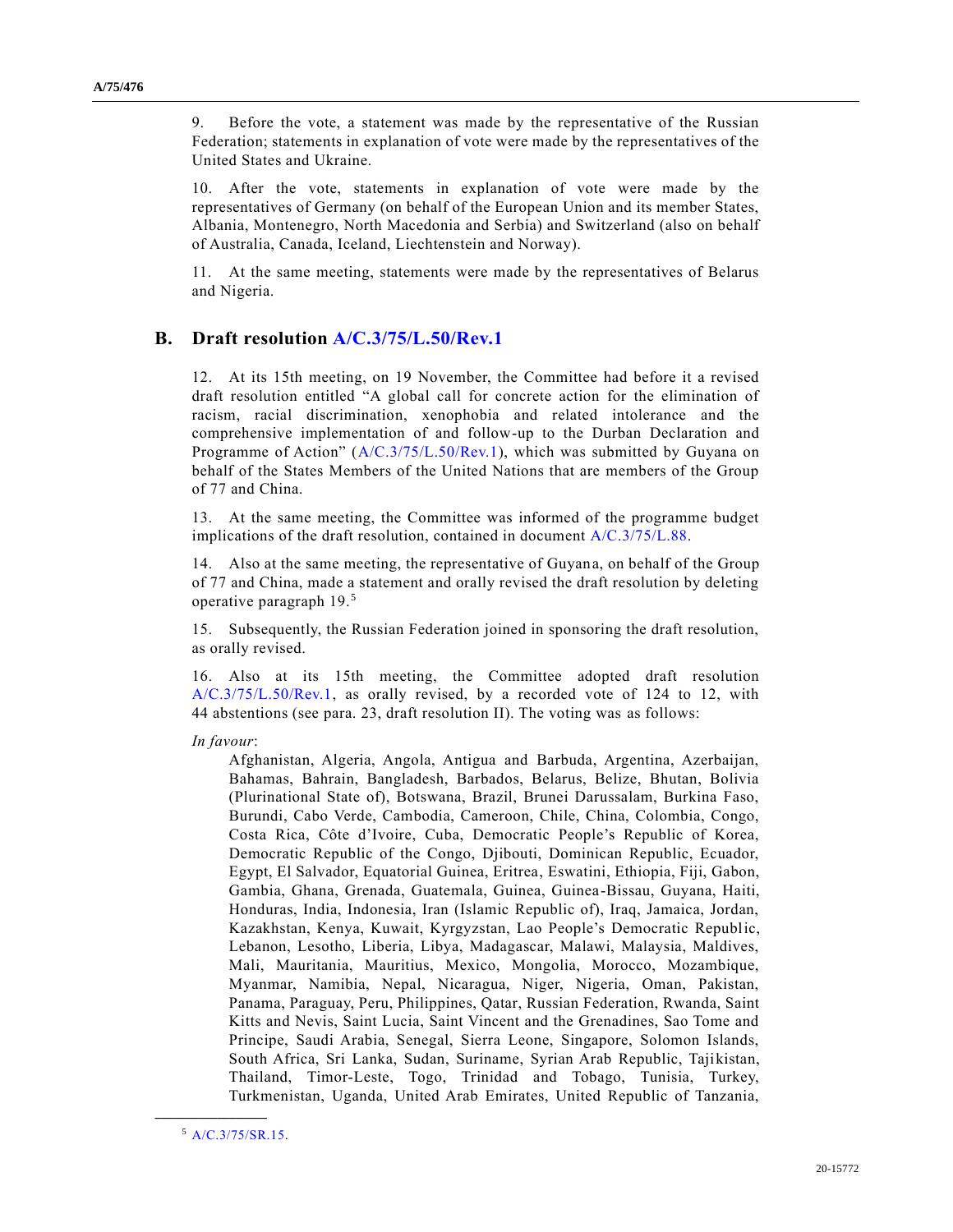Uruguay, Uzbekistan, Venezuela (Bolivarian Republic of), Viet Nam, Yemen, Zambia, Zimbabwe.

*Against*:

Australia, Canada, Czechia, France, Germany, Hungary, Israel, Marshall Islands, Nauru, Slovenia, United Kingdom of Great Britain and Northern Ireland, United States of America.

*Abstaining*:

Albania, Andorra, Armenia, Austria, Belgium, Bosnia and Herzegovina, Bulgaria, Croatia, Cyprus, Denmark, Estonia, Finland, Georgia, Greece, Iceland, Ireland, Italy, Japan, Kiribati, Latvia, Liechtenstein, Lithuania, Luxembourg, Malta, Monaco, Montenegro, Netherlands, New Zealand, North Macedonia, Norway, Papua New Guinea, Poland, Portugal, Republic of Korea, Republic of Moldova, Romania, San Marino, Serbia, Slovakia, Spain, Sweden, Switzerland, Tonga, Ukraine.

17. Before the vote, statements in explanation of vote were made by the representatives of Germany (on behalf of the European Union and its member States, as well as Albania, Bosnia and Herzegovina, Georgia, Montenegro, North Macedonia, the Republic of Moldova and Serbia), Israel, the United States and the United Kingdom.

18. After the vote, a statement was made by the representative of Uruguay.

## **C. Draft resolution [A/C.3/75/L.51/Rev.1](https://undocs.org/en/A/C.3/75/L.51/Rev.1)**

19. At its 14th meeting, on 19 November, the Committee had before it a revised draft resolution entitled "International Day for People of African Descent" [\(A/C.3/75/L.51/Rev.1\)](https://undocs.org/en/A/C.3/75/L.51/Rev.1), which was submitted by Antigua and Barbuda, Belize, Brazil, Colombia, Costa Rica, Côte d'Ivoire, Ecuador, El Salvador, Guatemala, Honduras, Panama, Peru and Suriname. Subsequently, Angola, Argentina, Armenia, Bahamas, Belgium, Bolivia (Plurinational State of), Cabo Verde, Canada, Cuba, the Dominican Republic, Equatorial Guinea, Gabon, the Gambia, Grenada, Guinea, Guinea-Bissau, Guyana, India, Jamaica, Kenya, Mali, Malta, Mexico, Morocco, Mozambique, Namibia, Nigeria, Paraguay, Portugal, the Russian Federation, Saint Lucia, Sao Tome and Principe, Senegal, Sierra Leone, Timor-Leste, Tunisia, Uganda, Ukraine, the United Republic of Tanzania and Venezuela (Bolivarian Republic of) joined in sponsoring the draft resolution.

20. At the same meeting, the representative of Costa Rica made a statement.

21. Also at the same meeting, the Committee adopted draft resolution [A/C.3/75/L.51/Rev.1](https://undocs.org/en/A/C.3/75/L.51/Rev.1) (see para. 23, draft resolution III).

22. After adoption, a statement was made by the representative of the United States.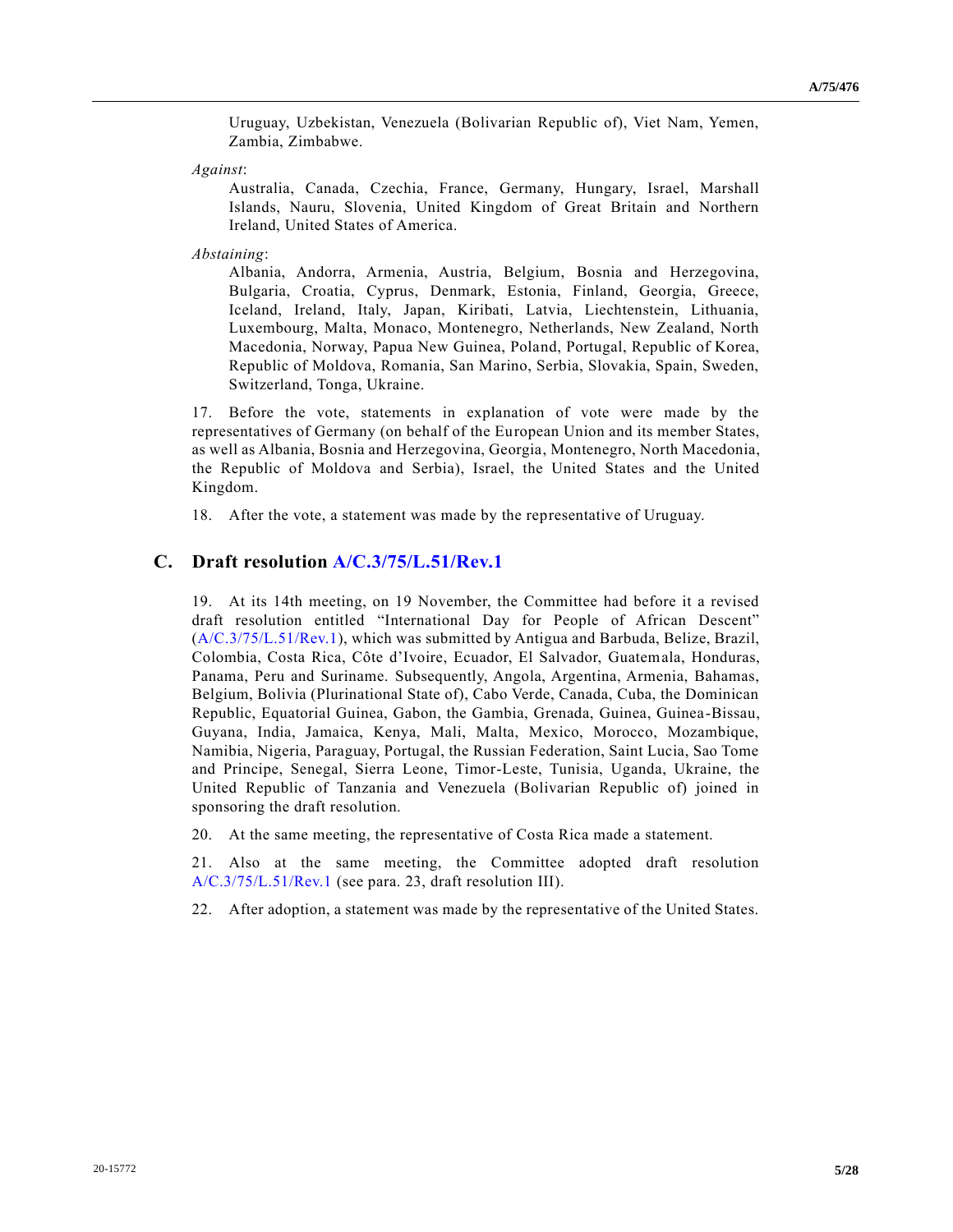# **III. Recommendations of the Third Committee**

23. The Third Committee recommends to the General Assembly the adoption of the following draft resolutions:

# **Draft resolution I Combating glorification of Nazism, neo-Nazism and other practices that contribute to fuelling contemporary forms of racism, racial discrimination, xenophobia and related intolerance**

### *The General Assembly*,

*Guided* by the Charter of the United Nations, the Universal Declaration of Human Rights,<sup>1</sup> the International Covenant on Civil and Political Rights,<sup>2</sup> the International Convention on the Elimination of All Forms of Racial Discrimination <sup>3</sup> and other relevant human rights instruments,

*Recalling* the provisions of Commission on Human Rights resolutions 2004/16 of 16 April 2004<sup>4</sup> and 2005/5 of 14 April 2005<sup>5</sup> and relevant Human Rights Council resolutions, in particular resolutions 7/34 of 28 March 2008, <sup>6</sup> [18/15](https://undocs.org/en/A/HRC/RES/18/15) of 29 September  $2011<sup>7</sup>$  and  $21/33$  of 28 September  $2012<sup>8</sup>$  as well as General Assembly resolutions [60/143](https://undocs.org/en/A/RES/60/143) of 16 December 2005, [61/147](https://undocs.org/en/A/RES/61/147) of 19 December 2006, [62/142](https://undocs.org/en/A/RES/62/142) of 18 December 2007, [63/162](https://undocs.org/en/A/RES/63/162) of 18 December 2008, [64/147](https://undocs.org/en/A/RES/64/147) of 18 December 2009, [65/199](https://undocs.org/en/A/RES/65/199) of 21 December 2010, [66/143](https://undocs.org/en/A/RES/66/143) of 19 December 2011, [67/154](https://undocs.org/en/A/RES/67/154) of 20 December 2012, [68/150](https://undocs.org/en/A/RES/68/150) of 18 December 2013, [69/160](https://undocs.org/en/A/RES/69/160) of 18 December 2014, [70/139](https://undocs.org/en/A/RES/70/139) of 17 December 2015, [71/179](https://undocs.org/en/A/RES/71/179) of 19 December 2016, [72/156](https://undocs.org/en/A/RES/72/156) of 19 December 2017, [73/157](https://undocs.org/en/A/RES/73/157) of 17 December 2018 and [74/136](https://undocs.org/en/A/RES/74/136) of 18 December 2019 on this issue, and its resolutions [61/149](https://undocs.org/en/A/RES/61/149) of 19 December 2006, [62/220](https://undocs.org/en/A/RES/62/220) of 22 December 2007, [63/242](https://undocs.org/en/A/RES/63/242) of 24 December 2008, [64/148](https://undocs.org/en/A/RES/64/148) of 18 December 2009, [65/240](https://undocs.org/en/A/RES/65/240) of 24 December 2010, [66/144](https://undocs.org/en/A/RES/66/144) of 19 December 2011, [67/155](https://undocs.org/en/A/RES/67/155) of 20 December 2012, [68/151](https://undocs.org/en/A/RES/68/151) of 18 December 2013, [69/162](https://undocs.org/en/A/RES/69/162) of 18 December 2014, [70/140](https://undocs.org/en/A/RES/70/140) of 17 December 2015, [71/181](https://undocs.org/en/A/RES/71/181) of 19 December 2016, [72/157](https://undocs.org/en/A/RES/72/157) of 19 December 2017, [73/262](https://undocs.org/en/A/RES/73/262) of 22 December 2018 and [74/137](https://undocs.org/en/A/RES/74/137) of 18 December 2019, entitled "A global call for concrete action for the total elimination of racism, racial discrimination, xenophobia and related intolerance and the comprehensive implementation of and follow-up to the Durban Declaration and Programme of Action",

*Acknowledging* other important initiatives of the General Assembly aimed at raising awareness about the suffering of victims of racism, racial discrimination, xenophobia and related intolerance and forms of discrimination, including in the historical perspective, in particular regarding commemoration of the victims of slavery and the transatlantic slave trade,

<sup>&</sup>lt;sup>1</sup> Resolution [217 A \(III\).](https://undocs.org/en/A/RES/217(III))

 $2$  See resolution [2200 A \(XXI\),](https://undocs.org/en/A/RES/2200(XXI)) annex.

<sup>3</sup> United Nations, *Treaty Series*, vol. 660, No. 9464.

<sup>4</sup> See *Official Records of the Economic and Social Council, 2004, Supplement No. 3* [\(E/2004/23\)](https://undocs.org/en/E/2004/23(SUPP)), chap. II, sect. A.

<sup>&</sup>lt;sup>5</sup> Ibid., *2005, Supplement No. 3* and corrigenda [\(E/2005/23,](https://undocs.org/en/E/2005/23(SUPP)) [E/2005/23/Corr.1](https://undocs.org/en/E/2005/23/Corr.1(SUPP)) and [E/2005/23/Corr.2\)](https://undocs.org/en/E/2005/23/Corr.2(SUPP)), chap. II, sect. A.

<sup>6</sup> See *Official Records of the General Assembly, Sixty-third Session, Supplement No. 53* [\(A/63/53\)](https://undocs.org/en/A/63/53), chap. II.

<sup>7</sup> Ibid., *Sixty-sixth Session, Supplement No. 53A* and corrigendum [\(A/66/53/Add.1](https://undocs.org/en/A/66/53/Add.1) and [A/66/53/Add.1/Corr.1\)](https://undocs.org/en/A/66/53/Add.1/Corr.1), chap. II.

<sup>8</sup> Ibid., *Sixty-seventh Session, Supplement No. 53A* [\(A/67/53/Add.1\)](https://undocs.org/en/A/67/53/Add.1), chap. II.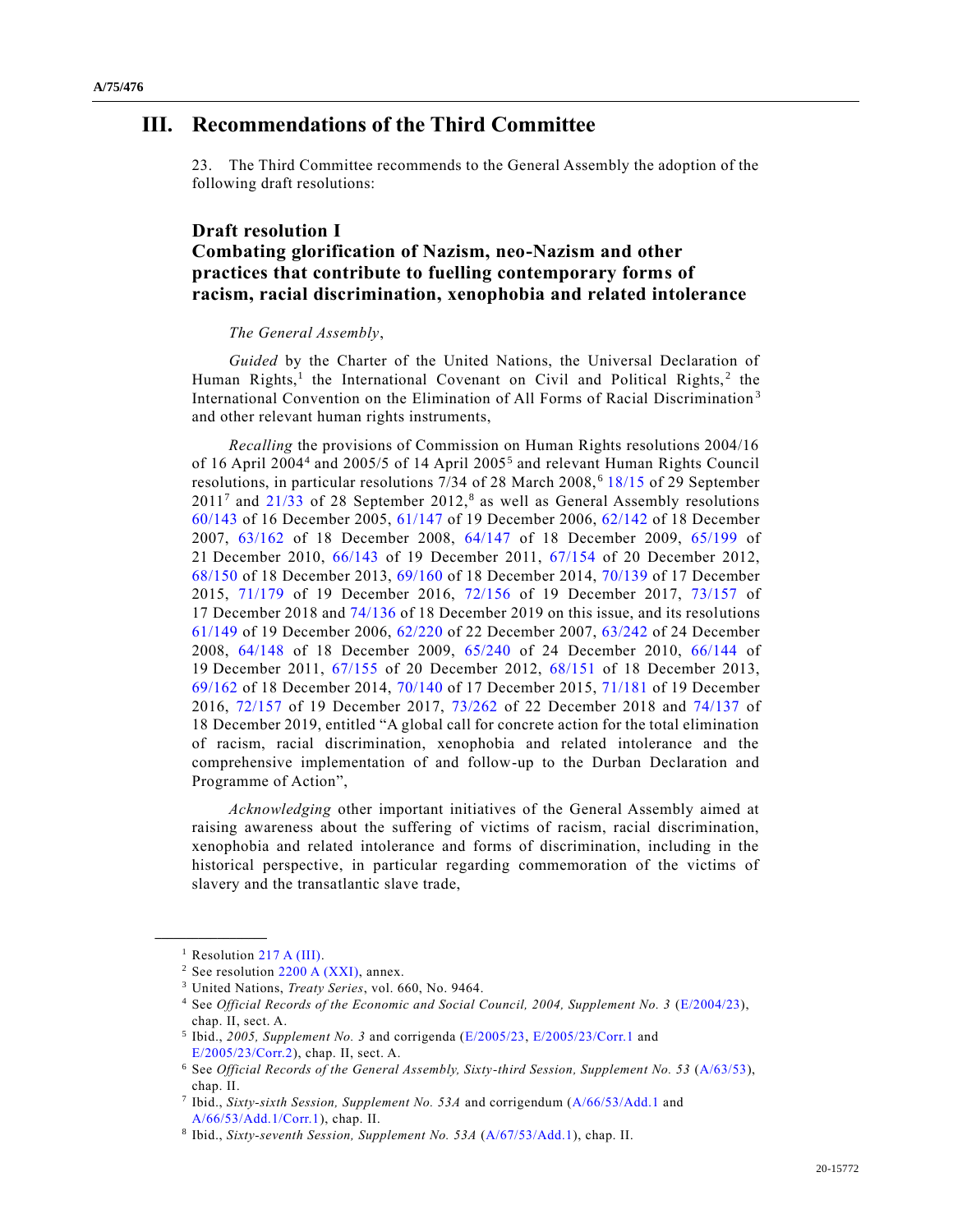*Recalling* the Charter of the Nuremberg Tribunal, and the Judgment of the Tribunal which recognized as criminal, inter alia, the SS organization and its integral parts, including the Waffen SS, through its officially accepted members implicated in or with knowledge of the commission of war crimes and crimes against humanity connected with the Second World War, as well as other relevant provisions of the Charter and the Judgment,

*Mindful* of the horrors of the Second World War, and stressing in this regard that the victory over Nazism in the Second World War contributed to the establishment of the conditions for the creation of the United Nations, designed to prevent future wars and save succeeding generations from the scourge of war,

*Recalling* that, in 2020, the international community celebrates the seventy-fifth anniversary of victory over Nazism in the Second World War, and looking forward in this regard to the holding of a special solemn meeting of the General Assembly,

*Recalling also* that the seventy-fifth session of the General Assembly coincides with the seventy-fifth anniversary of the establishment of the Nuremberg Tribunal and the adoption of its Charter,

*Noting* that neo-Nazism is more than just the glorification of a past movement, it is a contemporary phenomenon with strong vested interests in racial inequality and an investment in gaining broad support for its false claims of racial superiority,

*Recalling* the relevant provisions of the Durban Declaration and Programme of Action adopted by the World Conference against Racism, Racial Discrimination, Xenophobia and Related Intolerance on 8 September 2001,<sup>9</sup> in particular paragraph 2 of the Declaration and paragraphs 84 to 86 of the Programme of Action, as well as the relevant provisions of the outcome document of the Durban Review Conference of 24 April 2009,<sup>10</sup> in particular paragraphs 11, 13 and 54,

*Alarmed* at the spread in many parts of the world of various extremist political parties, movements, ideologies and groups of a racist or xenophobic character, including neo-Nazis and skinhead groups, and at the fact that this trend has resulted in the implementation of discriminatory measures and policies at the local or national level,

*Noting with concern* that, even where neo-Nazis or extremists do not formally participate in government, the presence therein of extreme right-wing ideologues can have the effect of injecting into governance and political discourse the same ideologies that make neo-Nazism and extremism so dangerous,

*Alarmed* at music lyrics and video games that advocate racial hatred and incite discrimination, hostility or violence,

*Concerned* by the use of Internet platforms by groups that advocate hatred to plan, fundraise and circulate information about public events aimed at promoting racism, xenophobia and related intolerance, such as rallies, demonstrations and acts of violence,

*Mindful* of the role that the Internet can play in promoting equality, inclusion and non-discrimination,

*Seriously concerned* that neo-Nazi groups, as well as other groups and individuals espousing ideologies of hatred, have increasingly targeted susceptible individuals, mainly children and youth, by means of specifically tailored websites with the aim of their indoctrination and recruitment,

<sup>9</sup> Se[e A/CONF.189/12](https://undocs.org/en/A/CONF.189/12) an[d A/CONF.189/12/Corr.1,](https://undocs.org/en/A/CONF.189/12/Corr.1) chap. I.

<sup>10</sup> Se[e A/CONF.211/8,](https://undocs.org/en/A/CONF.211/8) chap. I.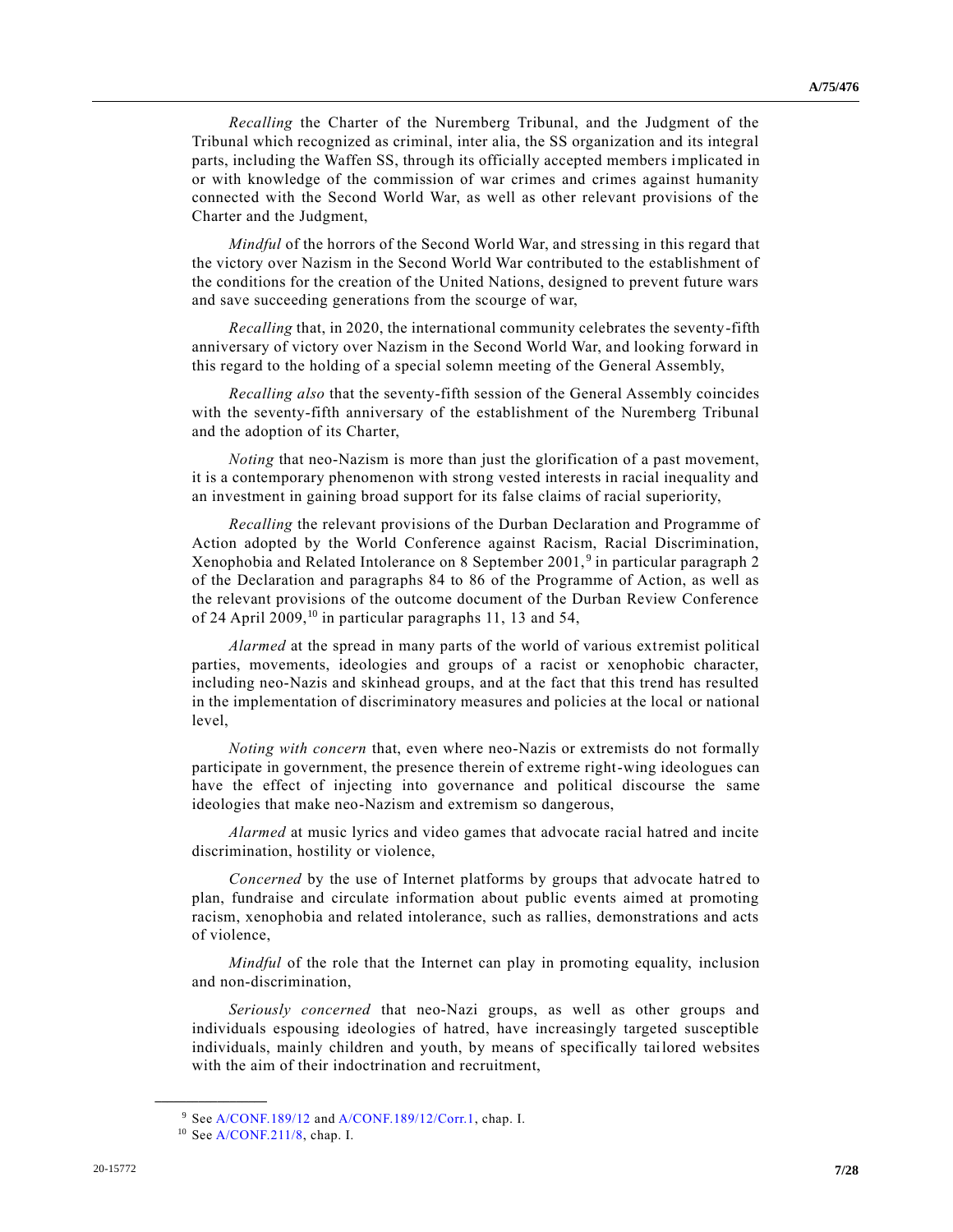*Deeply concerned* by all recent manifestations of violence and terrorism incited by violent nationalism, racism, antisemitism, Islamophobia, Christianophobia, Afrophobia, xenophobia and related intolerance, including during sports events,

*Recognizing with deep concern* the continued alarming increase in instances of discrimination, intolerance and extremist violence motivated by antisemitism, Islamophobia and Christianophobia and prejudices against persons of other ethnic origins, religions and beliefs,

*Underlining* the existing lack of uniformity of norms regarding protected speech and expression and prohibited racial discrimination and advocacy of national, racial or religious hatred that constitutes incitement to discrimination, hostility or violence,

*Noting with concern*, in this regard, that the variation in national standards prohibiting hate speech may provide safe havens for neo-Nazi, extremist, violent nationalist, xenophobic or racist speech owing to the fact that many neo-Nazi and relevant extremist groups of a racist or xenophobic character operate transnationally by relying on Internet service providers or social media platforms,

*Stressing* that the purpose of addressing hate speech is not to limit or prohibit freedom of speech, but to prevent incitement to discrimination, hostility and violence, which shall be prohibited by law,

*Expressing its concern* about the use of digital technologies by neo-Nazis and other extremist and hate groups to disseminate their ideology, while recognizing that digital technologies are of great importance for the enjoyment of human rights and for combating racism, racial discrimination, xenophobia and related intolerance,

1. *Reaffirms* the relevant provisions of the Durban Declaration and of the outcome document of the Durban Review Conference, in which States condemned the persistence and resurgence of neo-Nazism, neo-Fascism and violent nationalist ideologies based on racial and national prejudice and stated that those phenomena could never be justified in any instance or in any circumstances;

2. *Recalls* the provisions of the Durban Declaration and of the outcome document of the Durban Review Conference, in which States recognized the positive contribution that the exercise of the right to freedom of expression, in particular by the media and new technologies, including the Internet, and full respect for the freedom to seek, receive and impart information can make to the fight against racism, racial discrimination, xenophobia and related intolerance;

3. *Takes note with appreciation* of the report of the Special Rapporteur of the Human Rights Council on contemporary forms of racism, racial discrimination, xenophobia and related intolerance, prepared in accordance with the request contained in its resolution  $74/136$ ;<sup>11</sup>

4. *Expresses its appreciation* to the United Nations High Commissioner for Human Rights and her Office for their efforts to fight racism, r acial discrimination, xenophobia and related intolerance, including the maintenance by the Office of the United Nations High Commissioner for Human Rights of the database on practical means to combat racism, racial discrimination, xenophobia and related intolerance;

5. *Expresses deep concern* about the glorification, in any form, of the Nazi movement, neo-Nazism and former members of the Waffen SS organization, including by erecting monuments and memorials, holding public demonstrations in the name of the glorification of the Nazi past, the Nazi movement and neo-Nazism, declaring or attempting to declare such members and those who fought against the anti-Hitler coalition, collaborated with the Nazi movement and committed war crimes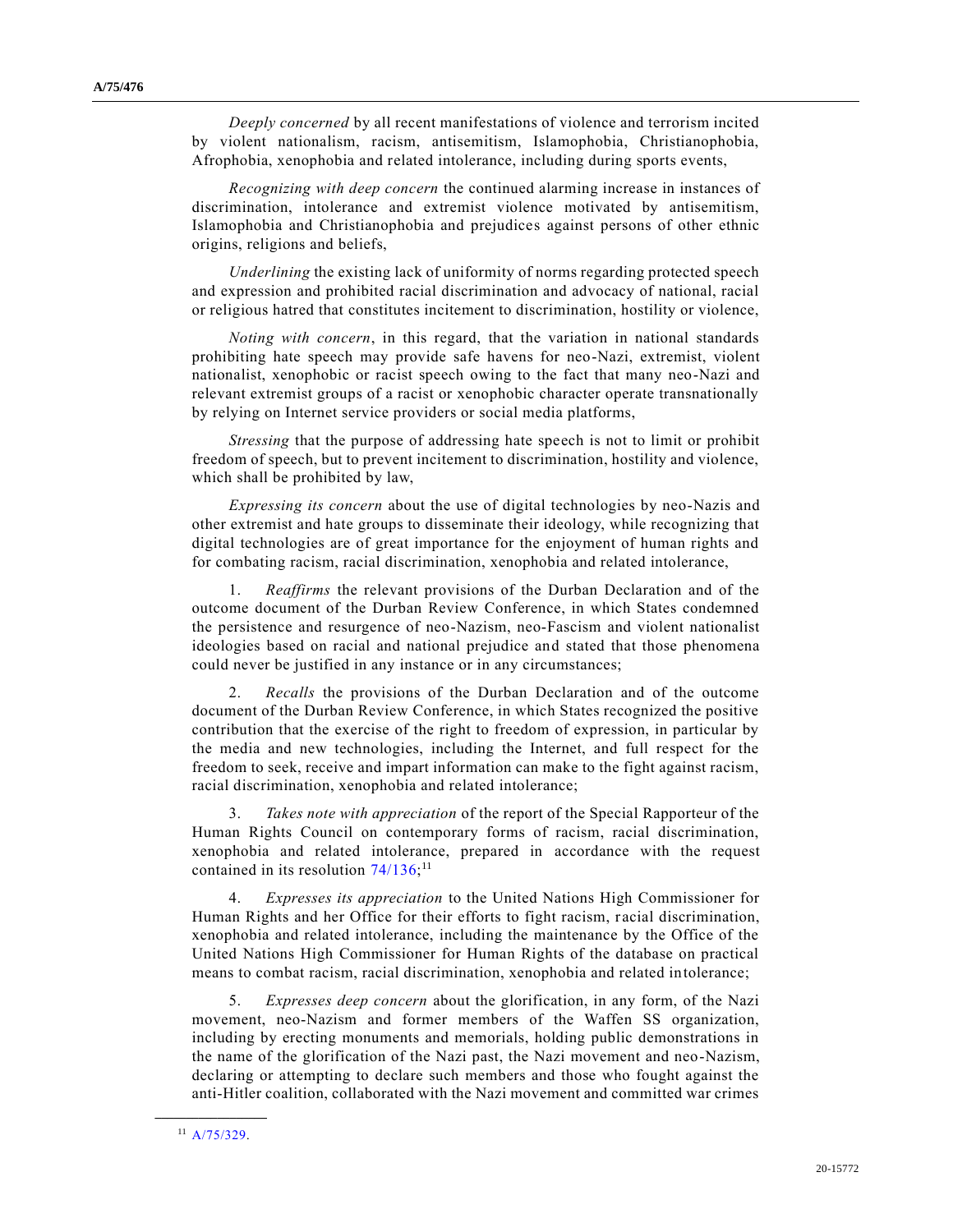and crimes against humanity participants in national liberation movements, as well as by the renaming of streets glorifying them;

6. *Calls for* the universal ratification and effective implementation of the International Convention on the Elimination of All Forms of Racial Discrimi nation, and urges those States parties that have not yet done so to consider making the declaration under its article 14, thus providing the Committee on the Elimination of Racial Discrimination with the competence to receive and consider communications from individuals or groups of individuals within their jurisdiction claiming to be victims of a violation by a State party of any of the rights set forth in the Convention;

7. *Urges* States to eliminate all forms of racial discrimination by all appropriate means, including legislation as required by circumstances, while ensuring that the definition of racial discrimination set out therein complies with article 1 of the Convention;

8. *Encourages* those States that have made reservations to article 4 of the Convention to give serious consideration to withdrawing such reservations as a matter of priority, as stressed by the Special Rapporteur;

9. *Acknowledges* that discrimination on the basis of race, ethnicity or religion in all its forms and manifestations, including neo-Nazism, Islamophobia, Christianophobia and antisemitism, is a threat to social cohesion, not just to those racial and ethnic groups that are their direct target;

10. *Recalls* that any legislative or constitutional measures adopted with a view to countering extremist political parties, movements, ideologies and groups of a racist or xenophobic character, including neo-Nazis and skinhead groups and similar extremist ideological movements, should be in conformity with the relevant international human rights obligations, in particular articles 4 and 5 of the Convention and articles 19 to 22 of the International Covenant on Civil and Political Rights;

11. *Encourages* States parties to the Convention to take appropriate measures to ensure that their legislation is in accordance with their obligations under the Convention, including those under article 4;

12. *Stresses* that the rights to freedom of expression, peaceful assembly and association are important in supporting the fight against racism, racial discrimination, xenophobia and related intolerance worldwide;

13. *Emphasizes once more* the recommendation of the Special Rapporteur that "any commemorative celebration of the Nazi regime, its allies and related organizations, whether official or unofficial, should be prohibited" by States,  $12$  also emphasizes that such manifestations do injustice to the memory of the countless victims of the Second World War and negatively influence children and young people, and stresses in this regard that it is important that States take measures, in accorda nce with international human rights law, to counteract any celebration of the Nazi SS organization and all its integral parts, including the Waffen SS, and that failure by States to effectively address such practices is incompatible with the obligations of States Members of the United Nations under its Charter;

14. *Expresses deep concern* about increased frequency of attempts and activities intended to desecrate or demolish monuments erected in remembrance of those who fought against Nazism during the Second World War, as well as to unlawfully exhume or remove the remains of such persons, and in this regard urges

<sup>12</sup> [A/72/291,](https://undocs.org/en/A/72/291) para. 79.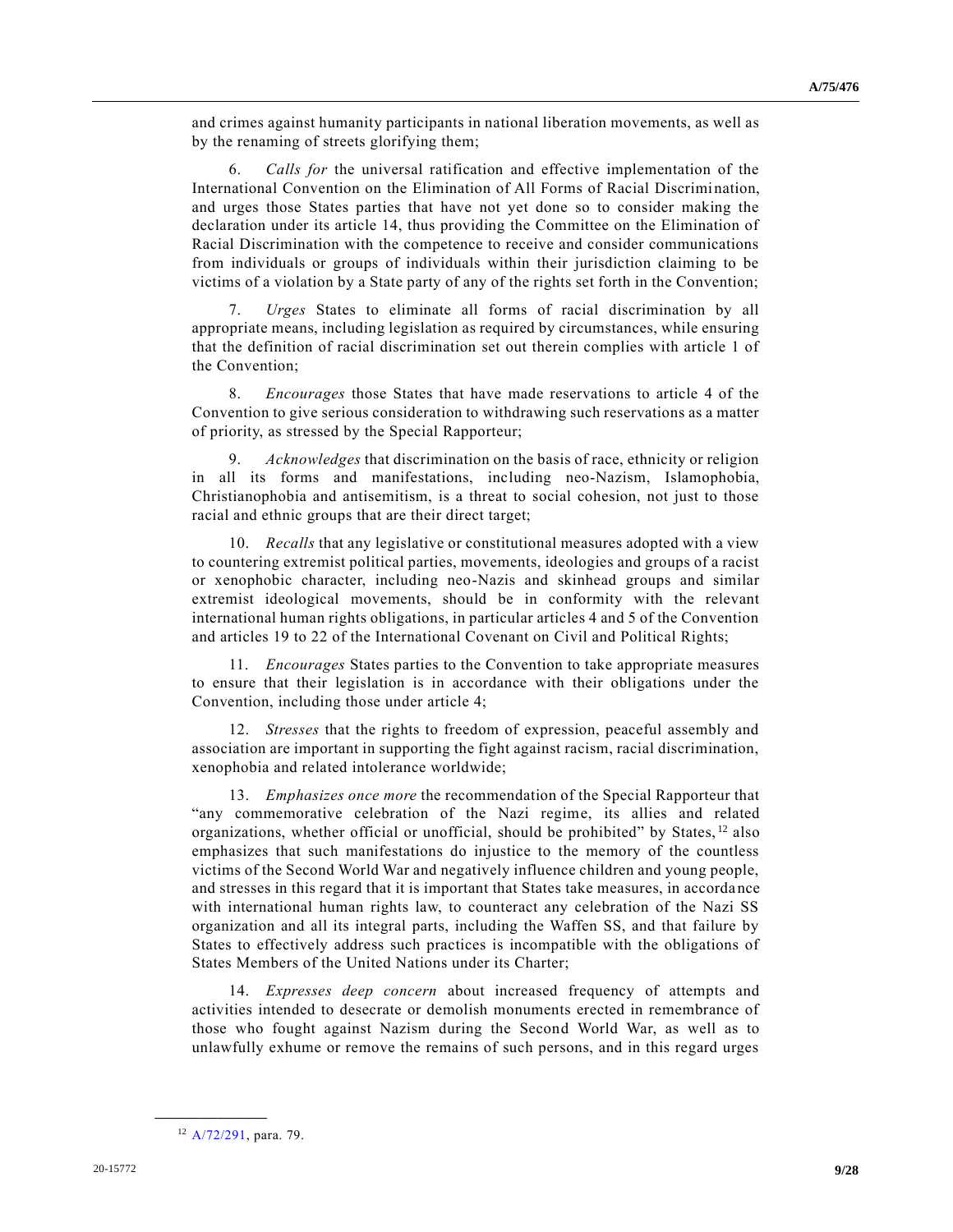States to fully comply with their relevant obligations, inter alia, under article 34 of Additional Protocol I to the Geneva Conventions of 1949;<sup>13</sup>

15. *Firmly condemns* incidents that glorify and promote Nazism, such as acts involving pro-Nazi graffiti and paintings, including on monuments dedicated to victims of the Second World War;

16. *Expresses alarm* over the use by neo-Nazi groups, as well as other extremist groups and individuals espousing ideologies of hatred, of information technologies, the Internet and social media to recruit new members, especially targeting children and young people, and to disseminate and to amplify their hate filled messages, while recognizing that the Internet can also be used to counteract these groups and their activities;

17. *Notes with concern* the significant number of racist incidents worldwide, including the rise of skinhead groups, which have been responsible for many of these incidents, as well as the resurgence of racist and xenophobic violence targeting, inter alia, persons belonging to national or ethnic, religious and linguistic minorities, or on any other grounds, including arson attacks on houses and vandalization of and violence in schools and places of worship and cemeteries;

18. *Reaffirms* that such acts may, in certain circumstances, be qualified as falling within the scope of the Convention, that they may not be justifiable as exercises of freedom of peaceful assembly, freedom of association and freedom of expression and that they will often fall within the scope of article 20 of the International Covenant on Civil and Political Rights and may be subject to certain restrictions, as set out in articles 19, 21 and 22 of the Covenant;

19. *Encourages* States to take appropriate concrete measures, including legislative and educational ones, in accordance with their international human rights obligations, in order to prevent revisionism in respect of the Second World War and the denial of the crimes against humanity and war crimes committed during the Second World War;

20. *Calls upon* States to take active measures to ensure that education systems develop the necessary content to provide accurate accounts of history, as well as promote tolerance and other international human rights principles;

21. *Takes note* of the recommendation of the Special Rapporteur that education that seeks to undercut the racist effects of nationalist populism should include accurate and representative accounts of national history that give voice to racial and ethnic diversity and that expose the untruths of those who attempt to write ethnic groups out of national histories and identities in order to sustain ethnonationalist myths of racially or ethnically "pure" nations;  $14$ 

22. *Condemns without reservation* any denial of or attempt to deny the Holocaust, as well as any manifestation of religious intolerance, incitement, harassment or violence against persons or communities, on the basis of ethnic origin or religious belief;

23. *Affirms its deep commitment* to the duty of remembrance, and welcomes the call of the Special Rapporteur for the active preservation of those Holocaust sites that served as Nazi death camps, concentration and forced labour camps and prisons, as well as his encouragement to States to take measures, including legislative, law

<sup>13</sup> United Nations, *Treaty Series*, vol. 1125, No. 17512.

<sup>14</sup> [A/73/305](https://undocs.org/en/A/73/305) and [A/73/305/Corr.1,](https://undocs.org/en/A/73/305/Corr.1) para. 56.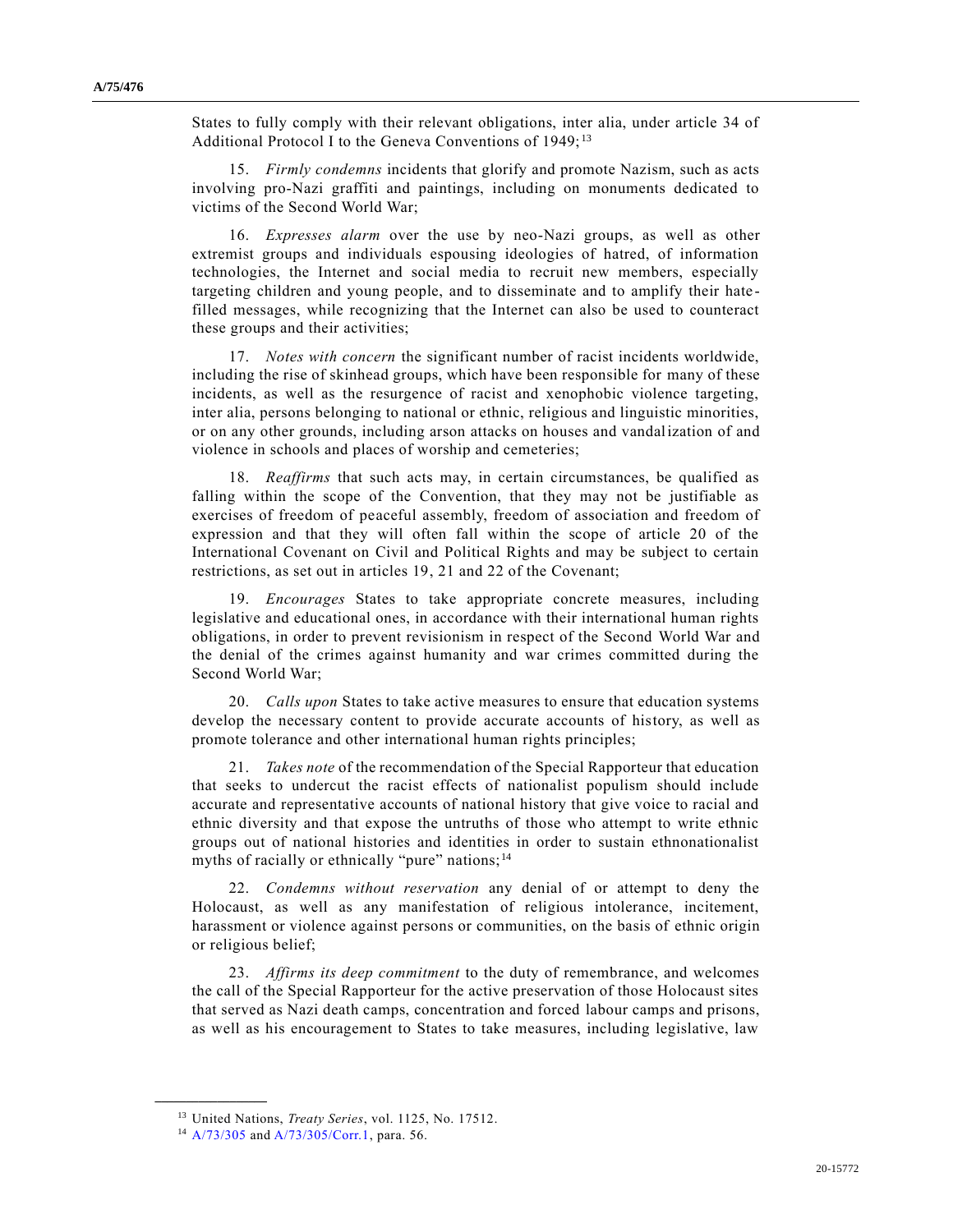enforcement and educational measures, to put an end to all forms of Holocaust denial; $15$ 

24. *Takes note* of the conclusions of the Special Rapporteur that revisionism and attempts to falsify history may, in certain circumstances, fall under the prohibition of hate speech under article 4 (a) of the Convention, which States are required to declare as offences punishable by law,  $^{16}$  and that neo-Nazi recruitment attempting to mainstream extreme ideologies or racial, ethnic or religious hatred and intolerance may fall under article 4 (b) of the Convention;

25. *Calls upon* States to continue to take all appropriate measures aimed at preventing and countering hate speech, including on the Internet, and incitement to violence against persons in vulnerable situations, including the organization of meetings and violent protests, fundraising and engagement in other activities;

26. *Expresses serious concern* regarding attempts to prohibit, at the legislative level, symbols associated in States with the victory over Nazism;

27. *Expresses deep concern* about attempts at commercial advertising aimed at exploiting the sufferings of the victims of war crimes and crimes against humanity committed during the Second World War by the Nazi regime;

28. *Stresses* the need to respect the memory and that the practices described above do injustice to the memory of the countless victims of crimes against humanity committed in the Second World War, in particular those committed by the SS organization and by those who fought against the anti-Hitler coalition and collaborated with the Nazi movement, and may negatively influence children and young people, and that failure by States to effectively address such practices is incompatible with the obligations of States Members of the United Nations under its Charter, including those related to the purposes and principles of the Organization;

29. *Also stresses* that all such practices may fuel contemporary forms of racism, racial discrimination, antisemitism, Islamophobia, Christianophobia, xenophobia and related intolerance and contribute to the spread and multiplication of various extremist political parties, movements and groups of a racist or xenophobic character, including neo-Nazis and skinhead groups, and in this regard calls for increased vigilance;

30. *Expresses concern* that the human rights and democratic challenges posed by extremist political parties, movements and groups are universal and no country is immune to them;

31. *Emphasizes* the need to take appropriate measures necessary to counter the practices described above, and calls upon States and all other stakeholders to take more effective measures in accordance with international human rights law to prevent, counter and combat those phenomena and extremist movements of a racist or xenophobic character, which pose a real threat to democratic values, and to increase their vigilance and be proactive in strengthening their efforts to recognize and effectively address those challenges;

32. *Underlines* the importance of data and statistics on racist and xenophobic crimes for identifying the types of offences committed, the profiles of victims and of perpetrators and whether the latter are affiliated with extremist movements or groups, thus enhancing better understanding of the phenomenon and identifying effective measures to address such racist and xenophobic crimes, and recalls in this regard the

<sup>15</sup> [A/72/291,](https://undocs.org/en/A/72/291) para. 91.

<sup>16</sup> [A/HRC/38/53,](https://undocs.org/en/A/HRC/38/53) para. 15.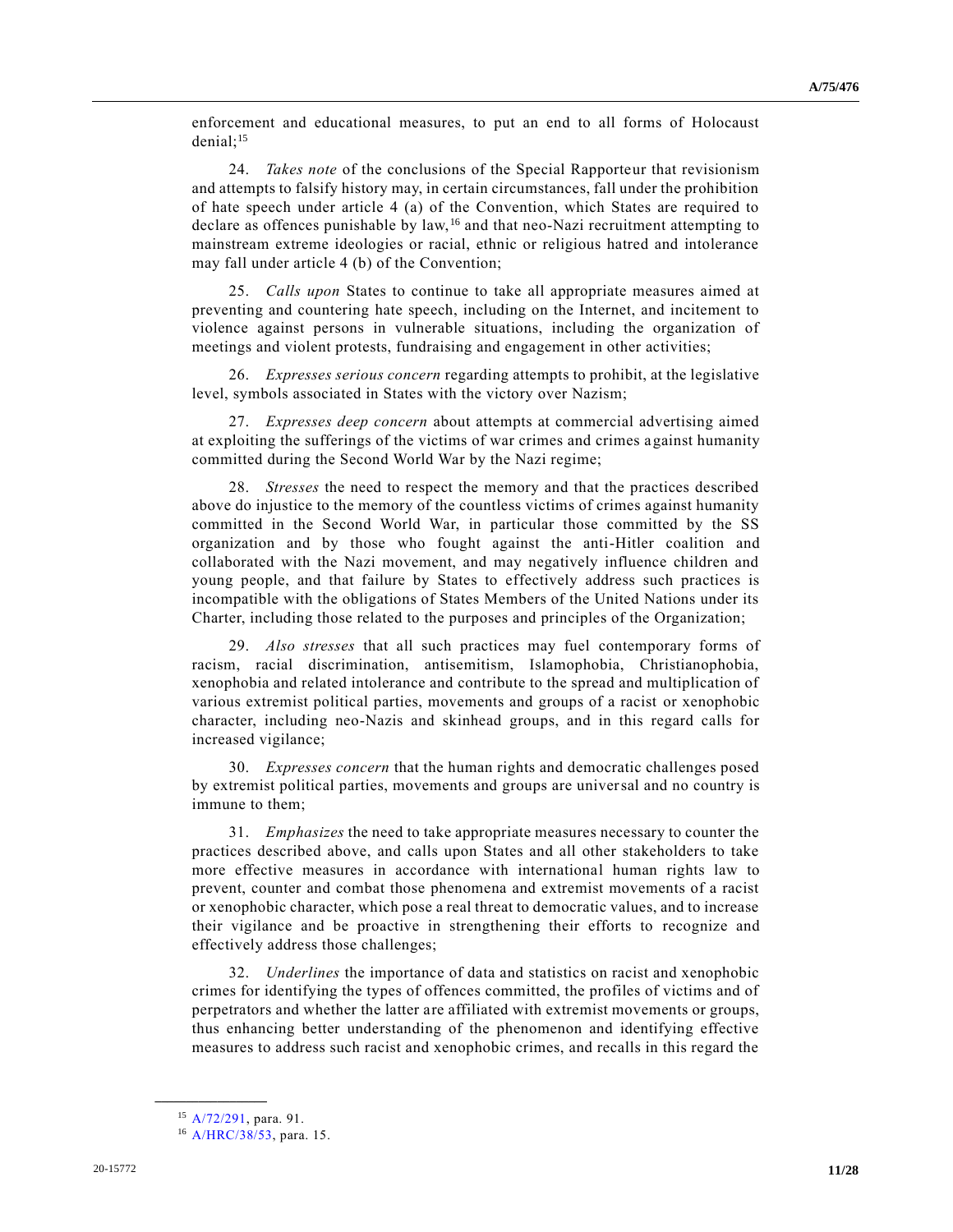commitments made in the 2030 Agenda for Sustainable Development<sup>17</sup> on data, monitoring and accountability, including collecting data disaggregated by characteristics relevant in national contexts;

33. *Encourages* States to adopt further measures to support training for the police and other law enforcement bodies on the ideologies of extremist political parties, movements and groups whose advocacy constitutes incitement to racist and xenophobic violence, to strengthen their capacity to address racist and xenophobic crimes, to fulfil their responsibility for bringing to justice the perpetrators of such crimes and to combat impunity;

34. *Expresses deep concern* about the increased number of seats occupied by representatives of extremist parties of a racist or xenophobic character in a number of national and local parliaments, and emphasizes in this regard the need for all democratic political parties to base their programmes and activities on respect for human rights and freedoms, democracy, the rule of law and good governance and to condemn all messages disseminating ideas that are based on racial superiority or hatred and that have the objective of fuelling contemporary forms of racism, racial discrimination, xenophobia and related intolerance;

35. *Takes note* of the concern of the Special Rapporteur regarding the resurgence of neo-Nazism in contemporary times and growing support for and acceptance of neo-Nazism and related ideology in an increasing number of countries;<sup>18</sup>

36. *Notes with appreciation*, in this regard, the call of the Special Rapporteur upon political leaders and parties to strongly condemn incitement to racial discrimination or xenophobia, to promote tolerance and respect and to refrain from forming coalitions with extremist parties of a racist or xenophobic character; <sup>19</sup>

37. *Welcomes* the recommendation of the Special Rapporteur to continue to take steps through national legislation, in accordance with international human rights law, aimed at preventing hate speech and incitement to violence, to withdraw support – financial and otherwise – from political parties and other organizations that engage in neo-Nazi or other hate speech and to take steps to dismantle responsible organizations where such hate speech aims, or can reasonably be expected, to incite violence;  $^{20}$ 

38. *Encourages* States to improve diversity within law enforcement agencies, and urges them to take all appropriate measures to facilitate the filing of complaints about and to impose appropriate sanctions against those within the public service found to have committed racially motivated violence or to have used hate speech;

39. *Expresses deep concern* about the increase in reported cases of racist, antisemitic, Islamophobic, Arabophobic, Afrophobic and xenophobic manifestations during sports events, including those committed by extremist groups of a racist or xenophobic character, including neo-Nazis and skinhead groups, and calls upon States, international organizations, sports federations and other relevant stakeholders to strengthen measures to address such incidents, while also welcoming the steps that many States, sports federations and clubs have taken to eliminate racism at sporting events, including through sport practised without discrimination of any kind and in the Olympic spirit, which require human understanding, tolerance, inclusion, fair play and solidarity;

<sup>&</sup>lt;sup>17</sup> Resolution [70/1.](https://undocs.org/en/A/RES/70/1)

<sup>18</sup> [A/HRC/38/53,](https://undocs.org/en/A/HRC/38/53) para. 16.

<sup>19</sup> [A/72/291,](https://undocs.org/en/A/72/291) para. 83.

<sup>20</sup> [A/HRC/38/53,](https://undocs.org/en/A/HRC/38/53) para. 35 (c).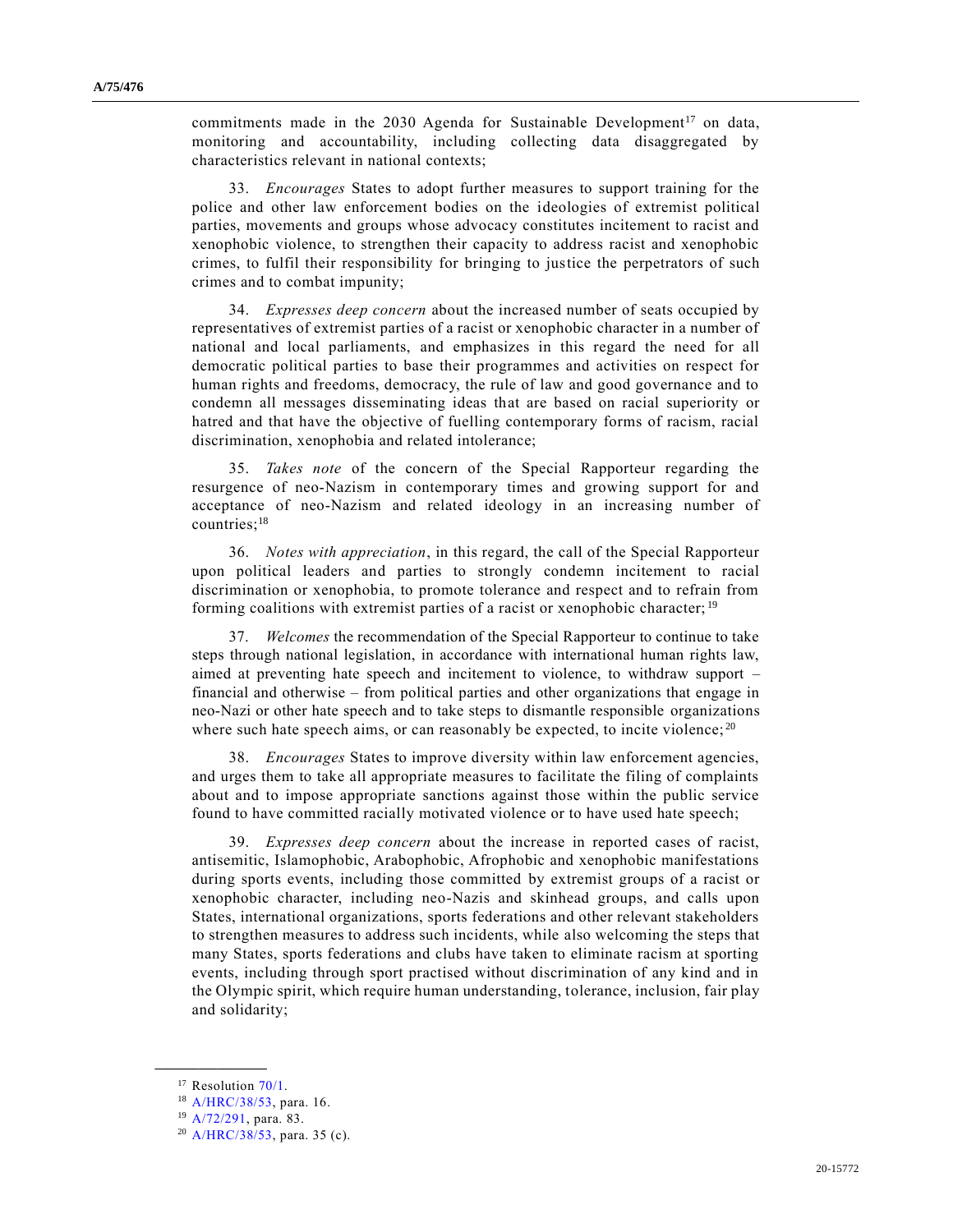40. *Recalls* the recommendation of the Special Rapporteur to introduce into national criminal law a provision according to which committing an offence with racist or xenophobic motivations or aims constitutes an aggravating circumstance, allowing for enhanced penalties, $21$  and encourages those States whose legislation does not contain such provisions to consider that recommendation;

41. *Notes* measures taken by States to prevent discrimination against, in particular but not limited to, persons belonging to national or ethnic, religious and linguistic minorities, people of African descent, Roma, migrants, refugees and asylum seekers, and to ensure their integration into society, urges States to ensure the full and effective implementation of legal, policy and institutional measures protecting these individuals and groups, including women and girls, and recommends that States effectively guarantee to everyone, without discrimination of any kind, their human rights, including those related to safety and security, access to justice, adequate reparation and appropriate information about their rights, and pursue prosecution and adequate punishment, as appropriate, of those responsible for racist and xenophobic crimes against them, including the possibility of seeking reparation or satisfaction for damages suffered as a result of such crimes;

42. *Underlines* that the roots of extremism are multifaceted and must be addressed through adequate measures such as education, awareness-raising and the promotion of dialogue, and in this regard recommends the increase of measures to raise awareness among young people of the dangers of the ideologies and activities of extremist political parties, movements and groups;

43. *Reaffirms*, in this regard, the particular importance of all forms of education, including human rights education, as a complement to legislative measures, and calls upon States to continue to invest in education, in both conventional and non-conventional curricula, inter alia, in order to transform attitudes and counteract ideas of racial hierarchies and superiority, and counter their negative influence, and to promote the values of non-discrimination, equality and respect for all, as outlined by the Special Rapporteur;

44. *Recognizes* the paramount role of education in promoting human rights and fundamental freedoms and combating racism, racial discrimination, xenophobia and related intolerance, especially in promoting the principles of tolerance, non-discrimination, inclusion and respect for ethnic, religious and cultural diversity and preventing the spread of extremist racist and xenophobic movements and ideas;

45. *Strongly condemns* the use of educational material and rhetoric in educational settings, which promulgate racism, discrimination, hatred and violence on the basis of ethnic origin, nationality, religion or belief;

46. *Emphasizes* the recommendation of the Special Rapporteur presented at the sixty-fourth session of the General Assembly, in which he emphasized the importance of history classes in teaching the dramatic events and human suffering which arose out of the adoption of ideologies such as Nazism and Fascism;<sup>22</sup>

47. *Stresses* the importance of other positive measures and initiatives aimed at bringing communities together and providing them with space for genuine dialogue, such as round tables, working groups and seminars, including training seminars for State agents and media professionals, as well as awareness-raising activities, especially those initiated by civil society representatives, which require continued State support;

<sup>21</sup> [A/69/334,](https://undocs.org/en/A/69/334) para. 81.

<sup>22</sup> [A/64/295,](https://undocs.org/en/A/64/295) para. 104.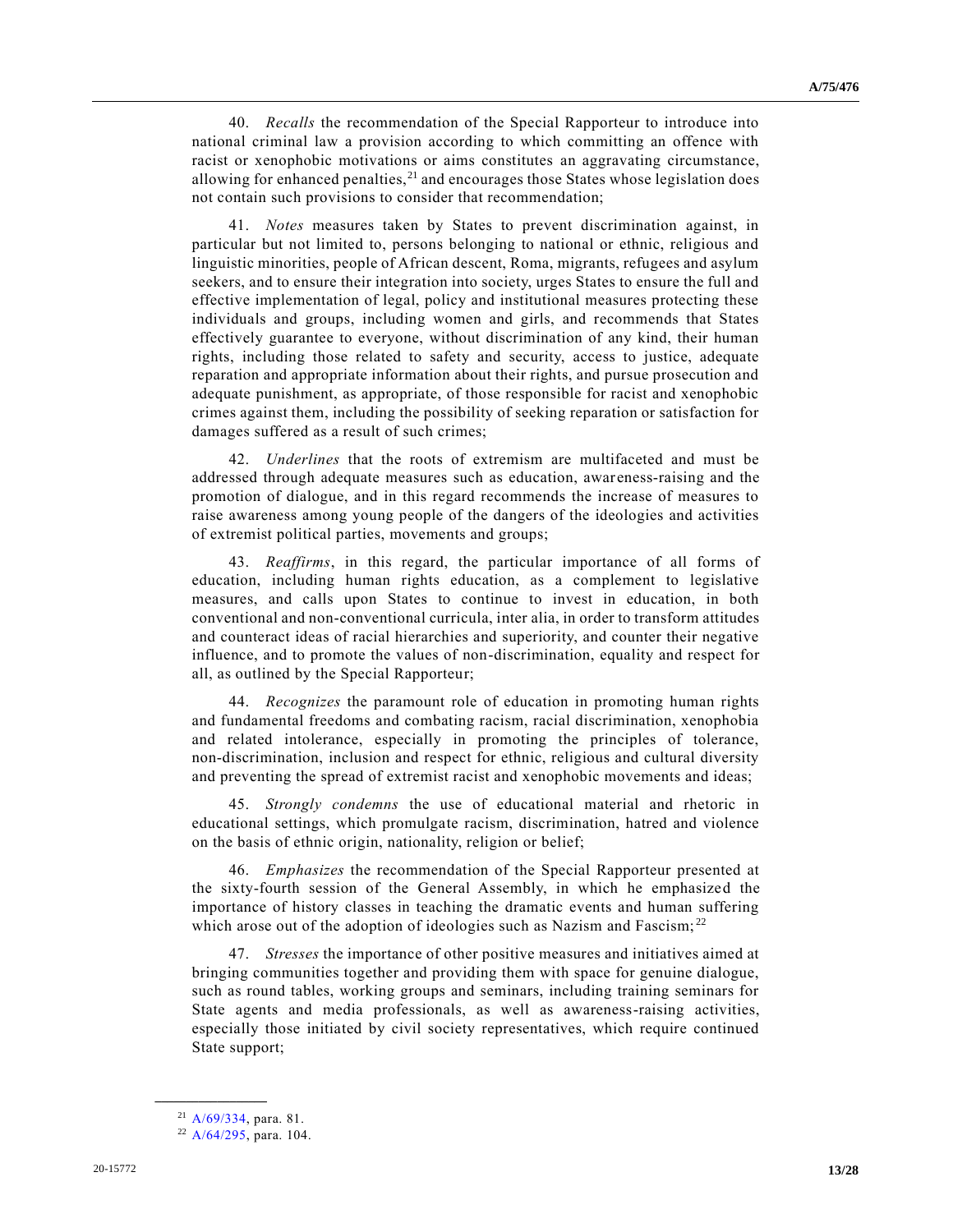48. *Underlines* the positive role that relevant United Nations entities and programmes, in particular the United Nations Educational, Scientific and Cultural Organization, can play in the aforementioned areas;

49. *Reaffirms* article 4 of the Convention, according to which States parties condemn all propaganda and all organizations which are based on ideas or theories of superiority of one race or group of persons of one colour or ethnic origin, or which attempt to justify or promote racial hatred and discrimination in any form, and undertake to adopt immediate and positive measures designed to eradicate all incitement to, or acts of, such discrimination and, to this end, with due re gard to the principles embodied in the Universal Declaration of Human Rights and the rights expressly set forth in article 5 of the Convention, inter alia:

(a) Shall declare an offence punishable by law all dissemination of ideas based on racial superiority or hatred, and incitement to racial discrimination, as well as all acts of violence or incitement to such acts against any race or group of persons of another colour or ethnic origin, and also the provision of any assistance to racist activities, including the financing thereof;

(b) Shall declare illegal and prohibit organizations, and also organized and all other propaganda activities, which promote and incite racial discrimination, and shall recognize participation in such organizations or activities as an offence punishable by law;

(c) Shall not permit public authorities or public institutions, national or local, to promote or incite racial discrimination;

50. *Also reaffirms* that, as underlined in paragraph 13 of the outcome document of the Durban Review Conference, any advocacy of national, racial or religious hatred that constitutes incitement to discrimination, hostility or violence should be prohibited by law, that all dissemination of ideas based on racial superiority or hatred, or incitement to racial discrimination, as well as all acts of violence or incitement to such acts, shall be declared offences punishable by law, in accordance with the international obligations of States, and that these prohibitions are consistent with freedom of opinion and expression;

51. *Notes* the launch by the Secretary-General of the United Nations Strategy and Plan of Action on Hate Speech, which can play its part in addressing hate speech around the world while upholding freedom of opinion and expression, in collaboration with Governments, civil society, the private sector and other partners;

52. *Recognizes* the positive role that the exercise of the right to freedom of opinion and expression, as well as full respect for the freedom to seek, receive and impart information, including through the Internet, can play in combating racism, racial discrimination, xenophobia and related intolerance;

53. *Calls upon* States to strengthen freedom of expression, which can play a crucial role in promoting democracy and combating racist and xenophobic ideologies based on racial superiority;

54. *Also calls upon* States, who have the primary responsibility to counter discrimination and hate speech, and all relevant actors, including political and religious leaders, to promote inclusion and unity in response to the coronavirus disease (COVID-19) pandemic, and to prevent, speak out and take strong action against racism, xenophobia, hate speech, violence, discrimination and stigmatization;

55. *Expresses concern* about the increased use of digital technologies to promote and disseminate racism, racial hatred, xenophobia, racial dis crimination and related intolerance, and in this regard calls upon States parties to the International Covenant on Civil and Political Rights to counter the dissemination of the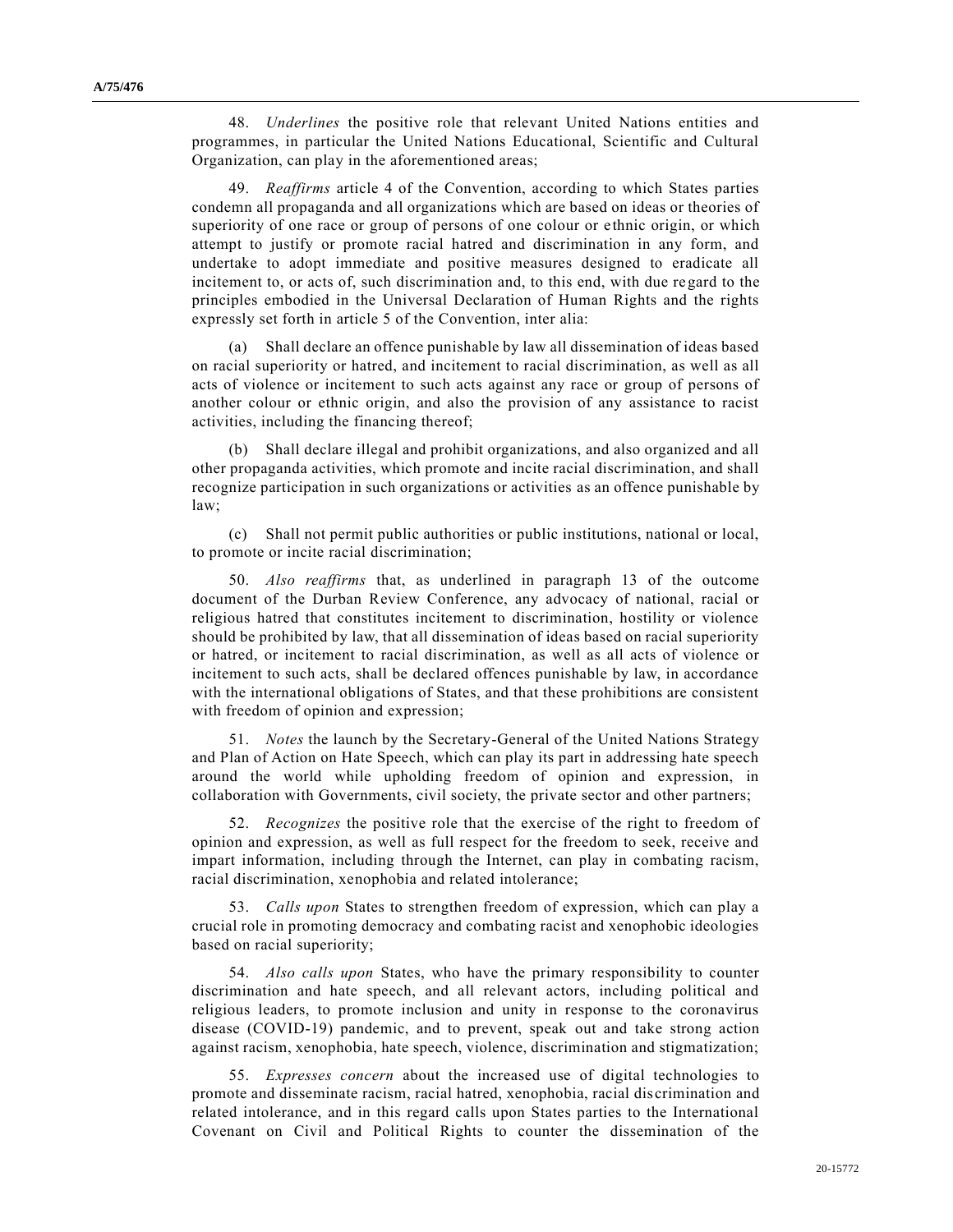above-mentioned ideas while respecting their obligations under articles 19 and 20 of the Covenant, which guarantee the right to freedom of expression and outline the grounds on which the exercise of this right can be legitimately restricted;

56. *Recognizes* the need to promote the use of new information and communications technologies, including the Internet, to contribute to the fight against racism, racial discrimination, xenophobia and related intolerance;

57. *Also recognizes* the positive role that the media can play in combating racism, racial discrimination, xenophobia and related intolerance, promoting a culture of tolerance and inclusion and representing the diversity of a multicultural society;

58. *Encourages* States, civil society and other relevant stakeholders to use all opportunities, including those provided by the Internet and social media, to counter, in accordance with international human rights law, the dissemination of ideas based on racial superiority or hatred and to promote the values of equality, non-discrimination, diversity and democracy;

59. *Encourages* national human rights institutions, where they exist, to develop appropriate programmes to promote tolerance, inclusion and respect for all and to collect relevant information in this regard;

60. *Notes* the importance of strengthening cooperation at the regional and international levels with the aim of countering all manifestations of racism, racial discrimination, xenophobia and related intolerance, in particular regarding issues raised in the present resolution;

61. *Stresses* the importance of cooperating closely with civil society and international and regional human rights mechanisms in order to counter effectively all manifestations of racism, racial discrimination, xenophobia and related intolerance, as well as extremist political parties, movements and groups, including neo-Nazis and skinhead groups, and other similar extremist ideological movements that incite racism, racial discrimination, xenophobia and related intolerance;

62. *Recalls* the request of the Commission on Human Rights, in its resolution 2005/5, that the Special Rapporteur continue to reflect on this issue, make relevant recommendations in future reports and seek and take into account in this regard the views of Governments and non-governmental organizations;

63. *Invites* States to consider including in their reports for the universal periodic review and their reports to relevant treaty bodies information on the steps taken to combat racism, racial discrimination, xenophobia and related intolerance, including with the aim of implementing the provisions of the present resolution;

64. *Requests* the Special Rapporteur to prepare, for submission to the General Assembly at its seventy-sixth session and to the Human Rights Council at its fortyseventh session, reports on the implementation of the present resolution, and encourages the Special Rapporteur to pay specific attention to paragraphs 5, 11, 13, 14, 15, 17, 25, 26, 27, 44 and 46 above, based on the views collected in accordance with the request of the Commission, as recalled in paragraph 62 above;

65. *Expresses its appreciation* to those Governments and non-governmental organizations that have submitted information to the Special Rapporteur in the course of the preparation of her report to the General Assembly;

66. *Encourages* States and non-governmental organizations to cooperate with the Special Rapporteur, including by providing information on developments with regard to the issues raised in the present resolution in order to contribute to the preparation of future reports to the General Assembly;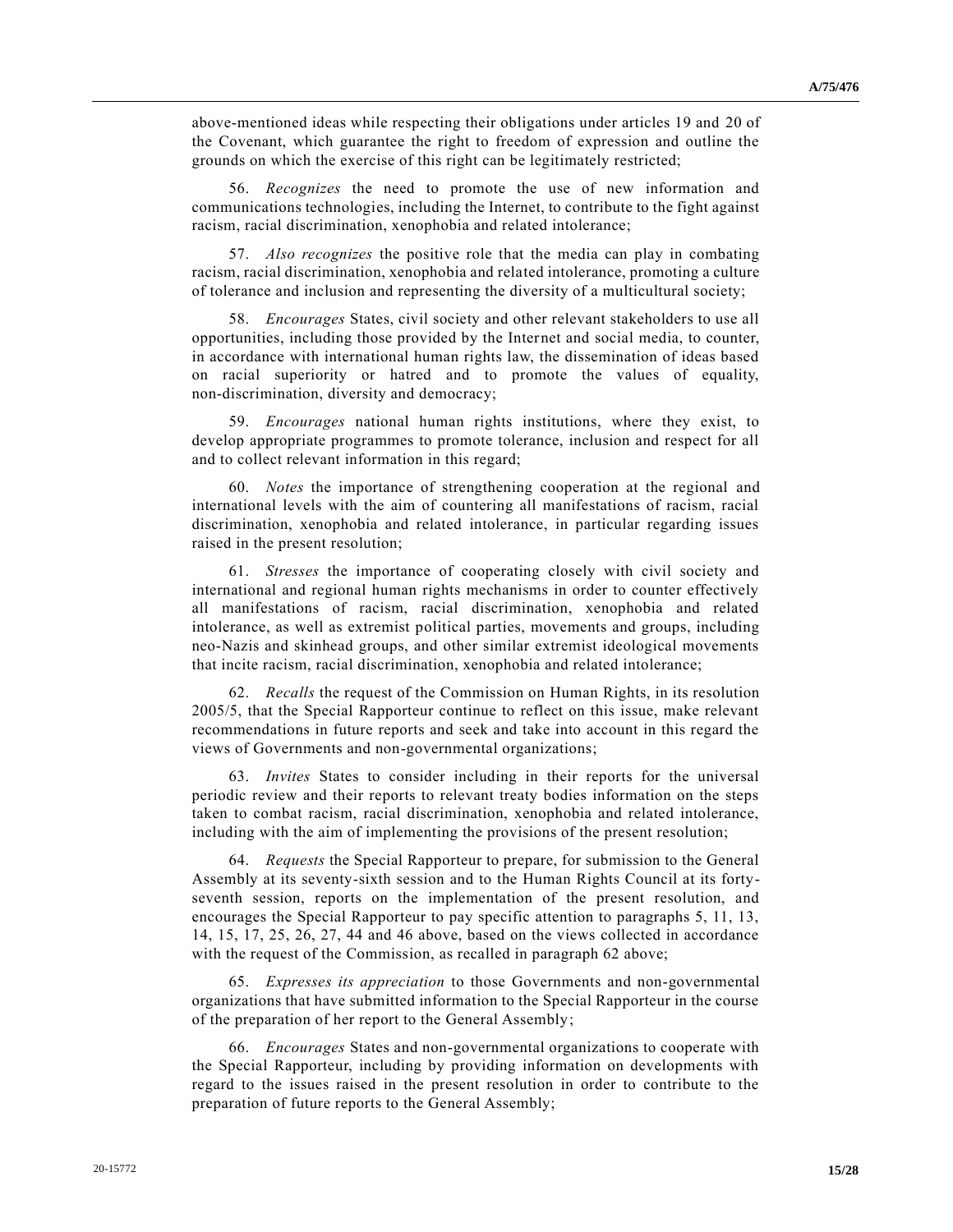67. *Stresses* that such information is important for the sharing of experiences and best practices in the fight against extremist political parties, movements and groups, including neo-Nazis and skinhead groups, and other extremist ideological movements that incite racism, racial discrimination, xenophobia and related intolerance;

68. *Encourages* Governments to invest more resources in building and sharing knowledge on successful positive measures to prevent and counter racism, racial discrimination, xenophobia and related intolerance that go beyond sanctioning violations once they have occurred, including the provision of remedies to victims of relevant violations;

69. *Encourages* Governments, non-governmental organizations and relevant actors to disseminate, as widely as possible, information regarding the contents of and the principles outlined in the present resolution, including through the media, but not limited to it;

70. *Decides* to remain seized of the issue.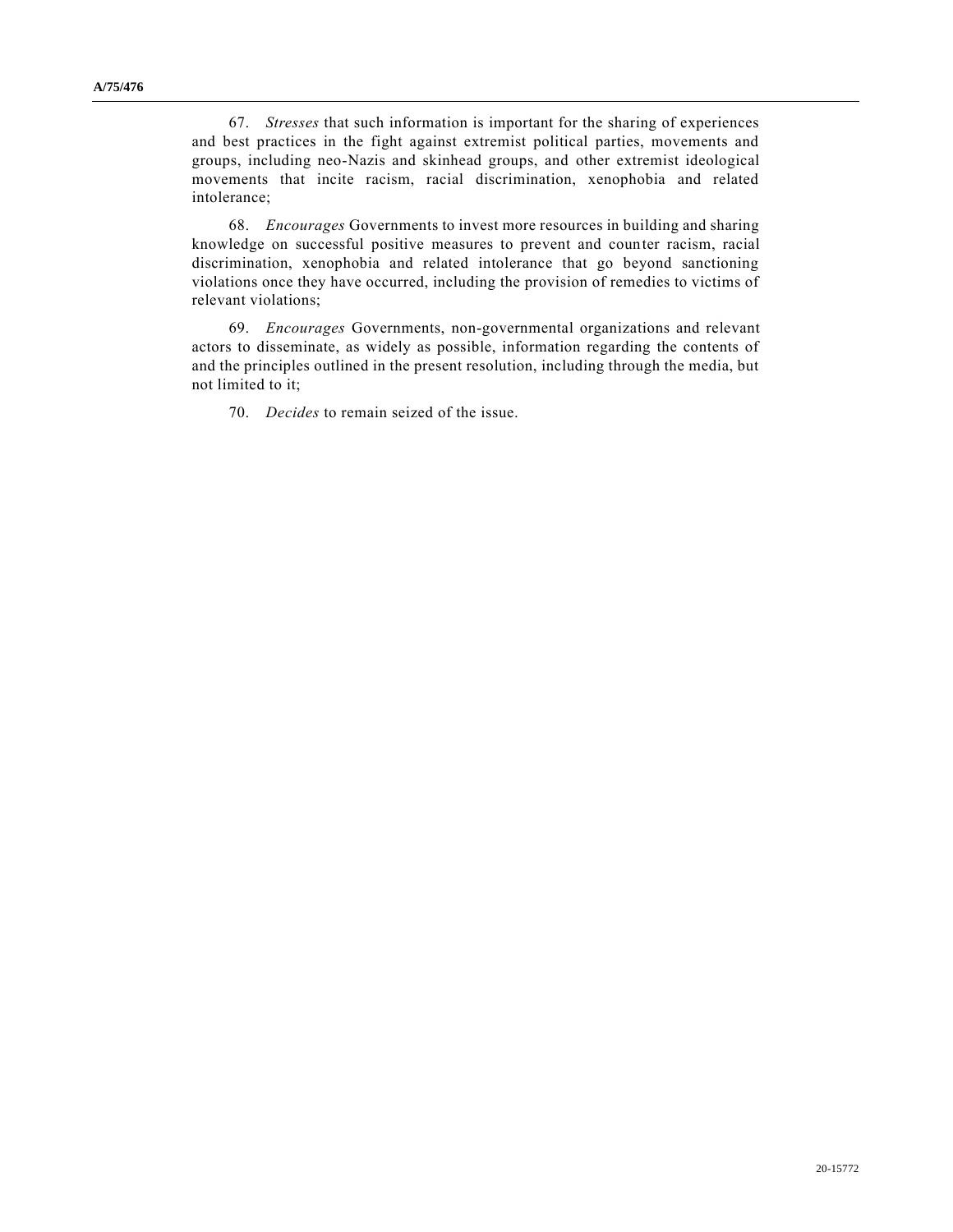# **Draft resolution II A global call for concrete action for the elimination of racism, racial discrimination, xenophobia and related intolerance and the comprehensive implementation of and follow-up to the Durban Declaration and Programme of Action**

### *The General Assembly*,

*Recalling* all its previous resolutions on the comprehensive follow-up to the World Conference against Racism, Racial Discrimination, Xenophobia and Related Intolerance and the effective implementation of the Durban Declaration and Programme of Action adopted by the World Conference,<sup>1</sup> in particular its resolutions [66/144](https://undocs.org/en/A/RES/66/144) of 19 December 2011, [67/155](https://undocs.org/en/A/RES/67/155) of 20 December 2012 and [74/137](https://undocs.org/en/A/RES/74/137) of 18 December 2019 and in this regard underlining the imperative need for their full and effective implementation,

*Recalling also* the suffering of the victims of racism, racial discrimination, xenophobia and related intolerance, and the need to honour their memory,

*Calling upon* States to honour the memory of victims of the historical injustices of slavery, the slave trade, including the transatlantic slave trade, colonialism and apartheid,

*Stressing* that the outcome of the World Conference against Racism, Racial Discrimination, Xenophobia and Related Intolerance has the same status as the outcomes of all the major United Nations conferences, summits and special sessions in the human rights and social fields, and that the Durban Declaration and Programme of Action remains a solid basis and the only instructive outcome of the World Conference, which prescribes comprehensive measures for combating all the scourges of racism and adequate remedies for victims, and noting with concern the lack of effective implementation thereof,

*Alarmed* at the global rise in hate speech, constituting incitement to racial discrimination, hostility and violence, stressing the importance of addressing it, and in this regard noting the launch of the United Nations Strategy and Plan of Action on Hate Speech in June 2019,

*Underlining* the need to promote tolerance, inclusion and respect for diversity and the need to seek common ground among and within civilizations in order to address common challenges to humanity that threaten shared values, universal human rights and the fight against racism, racial discrimination, xenophobia and related intolerance, through cooperation, partnership and inclusion,

*Alarmed* at the spread in many parts of the world of various racist extremist movements based on ideologies that seek to promote nationalist, right-wing agendas and racial superiority, and stressing that these practices fuel racism, racial discrimination, xenophobia and related intolerance,

*Deploring* the ongoing and resurgent scourges of racism, racial discrimination, xenophobia and related intolerance in many regions of the world, often targeting migrants and refugees, as well as people of African descent, expressing concern that some political leaders and parties have supported such an environment, and in this context expressing its support for migrants and refugees in the context of the severe discrimination that they may face,

<sup>1</sup> Se[e A/CONF.189/12](https://undocs.org/en/A/CONF.189/12) an[d A/CONF.189/12/Corr.1,](https://undocs.org/en/A/CONF.189/12/Corr.1) chap. I.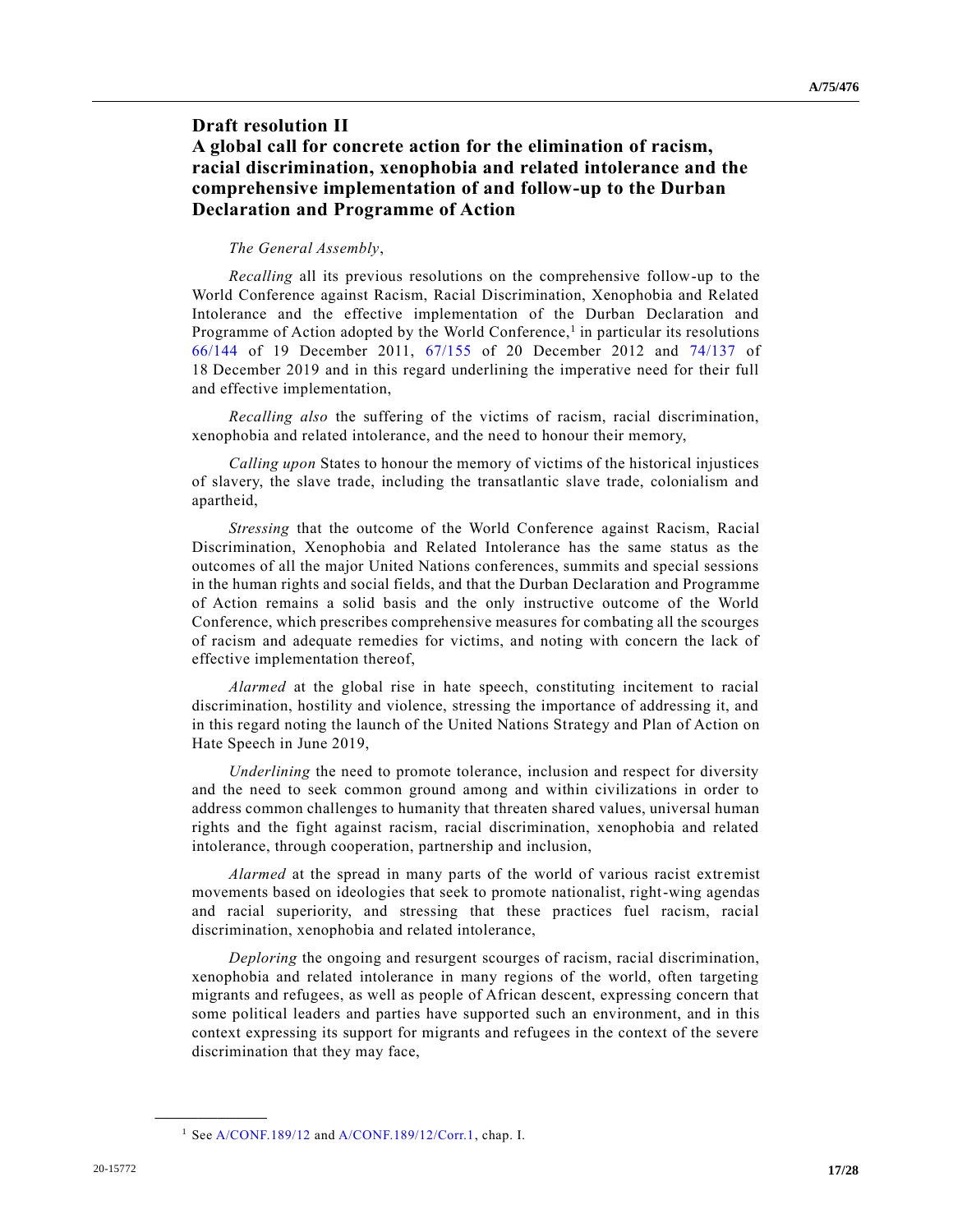*Deploring also* the recent incidents of excessive use of force and other human rights violations by law enforcement officers against peaceful demonstrators defending the rights of Africans and of people of African descent, and recalling Human Rights Council resolution  $43/1$  of 19 June  $2020$ <sup>2</sup> in which the Council strongly condemns the continuing racially discriminatory and violent practices perpetrated by law enforcement agencies against Africans and people of African descent,

*Recognizing* that racism, racial discrimination, xenophobia and related intolerance have a deep negative impact on the enjoyment of human rights, and therefore require a united and comprehensive response from the international community,

*Recalling* the three Decades for Action to Combat Racism and Racial Discrimination previously declared by the General Assembly, and regretting that the Programmes of Action for those Decades were not fully implemented and that their objectives have yet to be attained,

*Reiterating* that all human beings are born free and equal in dignity and rights and have the potential to contribute constructively to the development and well-being of their societies, and that any doctrine of racial superiority is scientifically false , morally condemnable, socially unjust and dangerous and must be rejected, together with theories that attempt to determine the existence of separate human races,

*Underlining* the intensity, magnitude and organized nature of slavery and the slave trade, including the transatlantic slave trade, and the associated historical injustices, as well as the untold suffering caused by colonialism and apartheid, and that Africans and people of African descent, Asians and people of Asian descent and indigenous peoples continue to be victims, and acknowledging that the ongoing effects must be remedied,

*Acknowledging* the efforts and initiatives undertaken by States to prohibit racial discrimination and racial segregation and to engender the full enjoyment of economic, social and cultural rights, as well as civil and political rights,

*Emphasizing* that, despite efforts in this regard, millions of human beings continue to be victims of racism, racial discrimination, xenophobia and related intolerance, including their contemporary forms and manifestations, some of which manifest in violent forms,

*Welcoming* the efforts made by civil society in support of the follow-up mechanisms in the implementation of the Durban Declaration and Programme of Action,

*Recalling* the appointment of the five independent eminent experts by the Secretary-General on 16 June 2003, pursuant to General Assembly resolution [56/266](https://undocs.org/en/A/RES/56/266) of 27 March 2002, with the mandate to follow up on the implementation of the provisions of the Durban Declaration and Programme of Action and to make appropriate recommendations thereon,

*Underlining* the primacy of the political will, international cooperation and adequate funding at the national, regional and international levels needed to address all forms and manifestations of racism, racial discrimination, xenophobia and related intolerance for the successful implementation of the Durban Declaration and Programme of Action,

<sup>2</sup> See *Official Records of the General Assembly, Seventy-fifth Session, Supplement No. 53* [\(A/75/53\)](https://undocs.org/en/A/75/53), chap. IV, sect. A.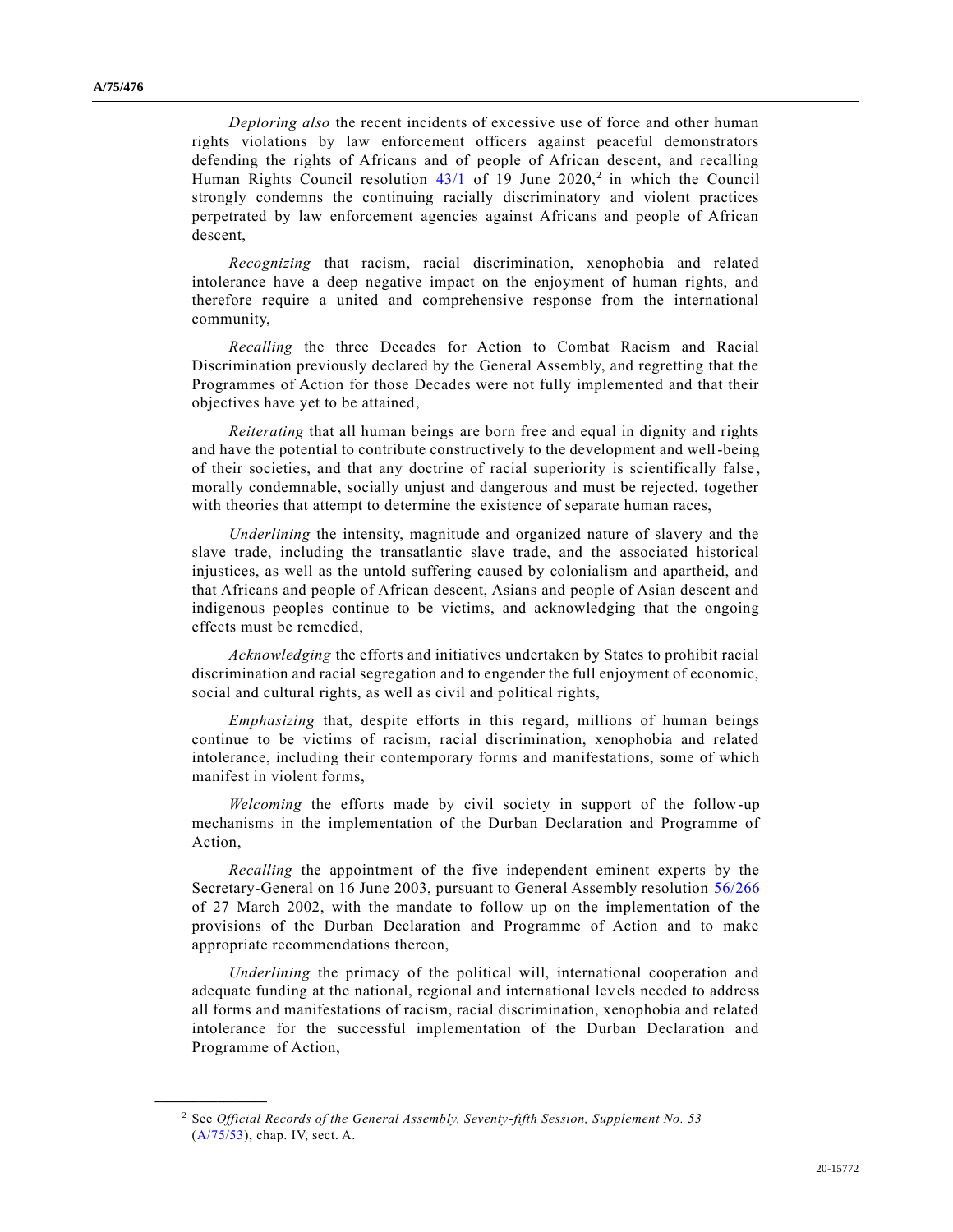*Recalling* its resolution [2142 \(XXI\)](https://undocs.org/en/A/RES/2142(XXI)) of 26 October 1966, in which it proclaimed 21 March as the International Day for the Elimination of Racial Discrimination,

*Recalling also* its resolution [62/122](https://undocs.org/en/A/RES/62/122) of 17 December 2007, in which it designated 25 March as the annual International Day of Remembrance of the Victims of Slavery and the Transatlantic Slave Trade,

*Recalling further*, in the above context, the erection of the permanent memorial for the victims of slavery and the slave trade, including the transatlantic slave trade, the *Ark of Return*, based on the theme "Acknowledge the tragedy, consider the legacy, lest we forget",

*Welcoming* the call upon all the former colonial Powers for reparations, consistent with paragraphs 157 and 158 of the Durban Programme of Action, to redress the historical injustices of slavery and the slave trade, including the transatlantic slave trade,

*Recognizing and affirming* that the global fight against racism, racial discrimination, xenophobia and related intolerance and all their abhorrent and contemporary forms and manifestations is a matter of priority for the international community,

### **I**

### **International Convention on the Elimination of All Forms of Racial Discrimination**

1. *Reaffirms* the paramount importance of universal adherence to and the full and effective implementation of the International Convention on the Elimination of All Forms of Racial Discrimination,<sup>3</sup> adopted by the General Assembly in its resolution [2106 A \(XX\)](https://undocs.org/en/A/RES/2106(XX)) of 21 December 1965, in addressing the scourges of racism and racial discrimination;

2. *Calls upon* States that have not done so to accede to and/or ratify the Convention, and States parties to consider making the declaration under article 14 of the Convention, as well as to consider withdrawing reservations to article 4 of the Convention, as a matter of urgency, and to consider withdrawing reservations that are incompatible with the object and purpose of the Convention;

3. *Underlines*, in the above context, that the provisions of the Convention do not respond effectively to contemporary manifestations of racial discrimination, in particular in relation to xenophobia and related intolerance, which is recognized as the rationale behind the convening of the World Conference against Racism, Racial Discrimination, Xenophobia and Related Intolerance in 2001;

4. *Takes note* of the acknowledgement by the Human Rights Council and its subsidiary structures of the existence of both procedural and substantive gaps in the Convention, which must be filled as a matter of urgency, necessity and priority;

5. *Expresses its concern* at the lack of progress in the elaboration of complementary standards to the Convention to fill existing gaps through the development of new normative standards aimed at combating all forms of contemporary and resurgent scourges of racism;

6. Recalls Human Rights Council resolution [34/36](https://undocs.org/en/A/HRC/RES/34/36) of 24 March 2017,<sup>4</sup> in which the Council requested the Chair-Rapporteur of the Ad Hoc Committee on the Elaboration of Complementary Standards to the International Convention on the Elimination of All Forms of Racial Discrimination to ensure the commencement of

<sup>3</sup> United Nations, *Treaty Series*, vol. 660, No. 9464.

<sup>4</sup> See *Official Records of the General Assembly, Seventy-second Session, Supplement No. 53* [\(A/72/53\)](https://undocs.org/en/A/72/53), chap. IV, sect. A.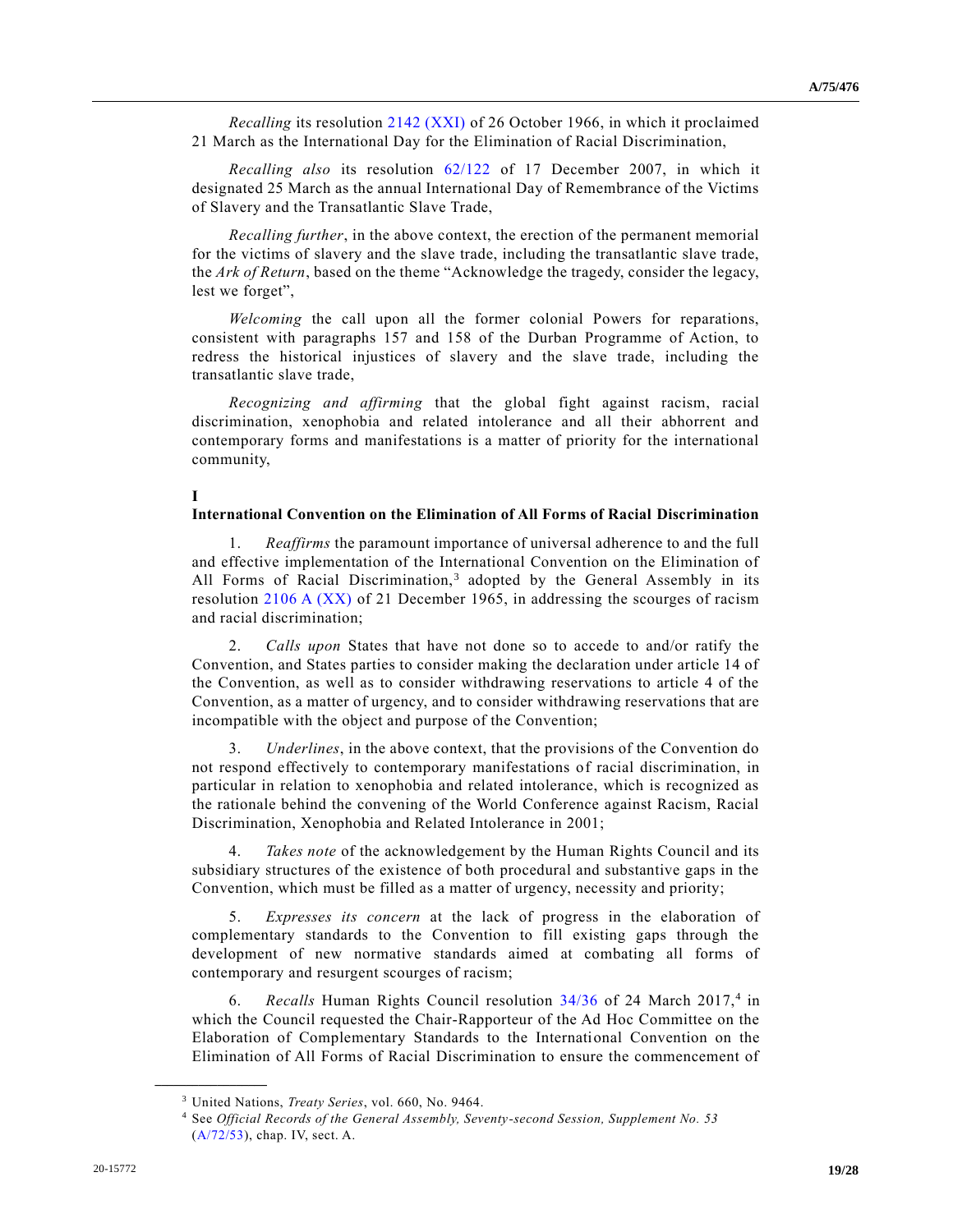the negotiations on the draft additional protocol to the Convention criminalizing acts of a racist and xenophobic nature during the tenth session of the Ad Hoc Committee;

7. *Requests* the Chair-Rapporteur of the Ad Hoc Committee on the Elaboration of Complementary Standards to present a progress report to the General Assembly at its seventy-sixth session;

### **II**

#### **International Decade for People of African Descent**

8. *Welcomes* the proclamation of the International Decade for People of African Descent, as contained in its resolution [68/237](https://undocs.org/en/A/RES/68/237) of 23 December 2013, and the celebratory launch of the Decade on 10 December 2014;

9. *Also welcomes* the programme of activities for the International Decade for People of African Descent, in which it was recommended that a forum on people of African descent be established and that consideration be given to the elaboration of a draft United Nations declaration on the promotion and full respect of the human rights of people of African descent;

10. *Recalls* the draft programme of action for the International Decade for People of African Descent as an instructive framework in which all the initiatives aimed at improving the quality of life of people of African descent are anchored and which, if adopted, would contribute to the programme of activities for the implementation of the International Decade for People of African Descent;

11. *Takes note* of the reports of the Secretary-General on the programme of activities for the implementation of the International Decade for People of African Descent<sup>5</sup> and on a global call for concrete action for the total elimination of racism, racial discrimination, xenophobia and related intolerance and the comprehensive implementation of and follow-up to the Durban Declaration and Programme of Action:<sup>6</sup>

12. *Also takes note* of the report of the Working Group of Experts on People of African Descent,<sup>7</sup> invites the Human Rights Council, through the Chair of the Working Group, to continue to submit a report on the work of the Working Group to the General Assembly, and in this regard invites the Chair of the Working Group to engage in an interactive dialogue with the Assembly under the item entitled "Elimination of racism, racial discrimination, xenophobia and related intolerance" at its seventy-sixth session;

13. *Welcomes* the decision to establish the Permanent Forum on People of African Descent, which will serve as a consultation mechanism for people of African descent and other interested stakeholders as a platform for improving the quality of life and livelihoods of people of African descent and to contribute to elaborating a United Nations declaration on the promotion and full respect of human rights of people of African descent, and that the modalities, format and substantive and procedural aspects of the Permanent Forum will be concluded by Member States and observer States, with further consultations with people of African descent;

14. *Also welcomes* the convening of regional meetings by the Office of the United Nations High Commissioner for Human Rights to effectively implement the programme of activities of the International Decade for People of African Descent, encourages Member States and other stakeholders to adopt action-oriented recommendations at the meetings, and calls upon States, regional organizations and

**\_\_\_\_\_\_\_\_\_\_\_\_\_\_\_\_\_\_** <sup>5</sup> [A/75/363.](https://undocs.org/en/A/75/363)

<sup>6</sup> [A/75/561.](https://undocs.org/en/A/75/561)

<sup>7</sup> [A/75/275.](https://undocs.org/en/A/75/275)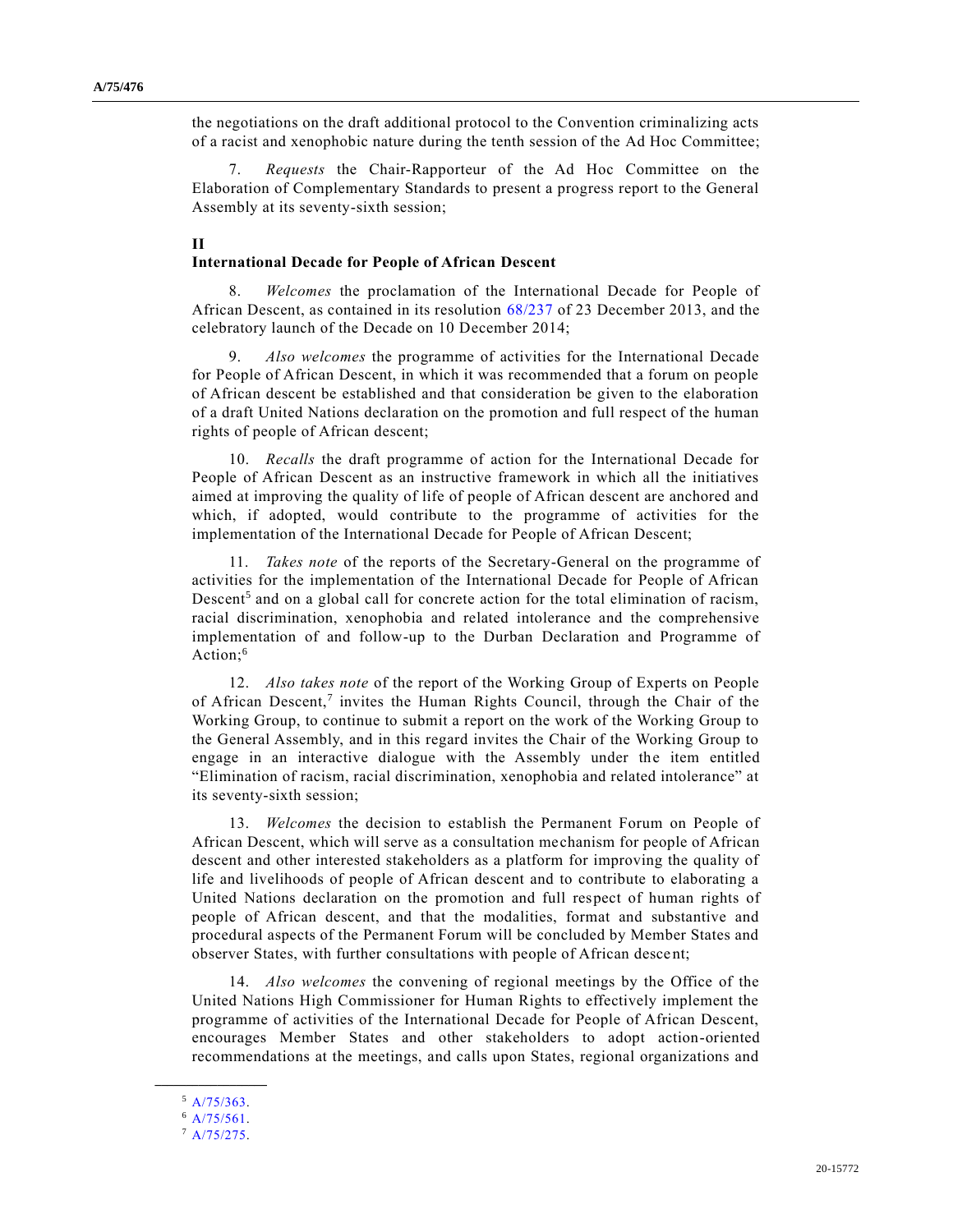other stakeholders to facilitate the participation of civil society from their respective countries and regions at the meetings;

15. *Further welcomes* the constructive discussions held in Geneva on the modalities of the Permanent Forum on People of African Descent, regrets that the modalities, format and substantive and procedural aspects of the Permanent Forum on People of African Descent could not be defined during its seventy-fourth session owing to the coronavirus disease (COVID-19) pandemic, decides to define them, with no further delay, at its seventy-fifth session, and requests the President of the General Assembly to appoint co-facilitators in that regard;

16. *Requests* the Office of the United Nations High Commissioner for Human Rights and the Department of Global Communications of the Secretariat to continue awareness-raising efforts and public information campaigns in support of the International Decade for People of African Descent through the use of social networks and digital media, including the wide distribution of user-friendly, concise and accessible versions of material in this regard;

17. *Welcomes* the efforts undertaken by the Human Rights Council with regard to the preparatory process for the midterm review of the International Decade for People of African Descent;

18. *Reaffirms* its commitment to eliminating contemporary forms of racism, racial discrimination, xenophobia and related intolerance, and in this regard notes in particular 2020 as the midterm review of the International Decade for People of African Descent, 2015 to 2024, and its programme of activities;

### **III**

#### **Office of the United Nations High Commissioner for Human Rights**

19. *Requests* the Secretary-General and the Office of the United Nations High Commissioner for Human Rights to provide the resources necessary for the effective fulfilment of the mandates of the Intergovernmental Working Group on the Effective Implementation of the Durban Declaration and Programme of Action, the Working Group of Experts on People of African Descent, the Group of Independent Eminent Experts on the Implementation of the Durban Declaration and Programme of Action and the Ad Hoc Committee on the Elaboration of Complementary Standards, and in this regard to ensure the participation of experts in each session of those follow-up mechanisms in order to provide advice on the specific issues under discussion and assist the mechanisms in their deliberations and the adoption of action-oriented recommendations in relation to the implementation of the Declaration and Programme of Action;

20. *Recalls* Human Rights Council resolution [43/1,](https://undocs.org/en/A/HRC/RES/43/1) in which the Council requested the United Nations High Commissioner for Human Rights, with the assistance of relevant special procedure mandate holders, to prepare a report on systemic racism, violations of international human rights law against Africans and people of African descent by law enforcement agencies to contribute to accountability and redress for victims;

# **IV**

### **Group of Independent Eminent Experts on the Implementation of the Durban Declaration and Programme of Action**

21. *Takes note* of the report of the Group of Independent Eminent Experts on the Implementation of the Durban Declaration and Programme of Action on its sixth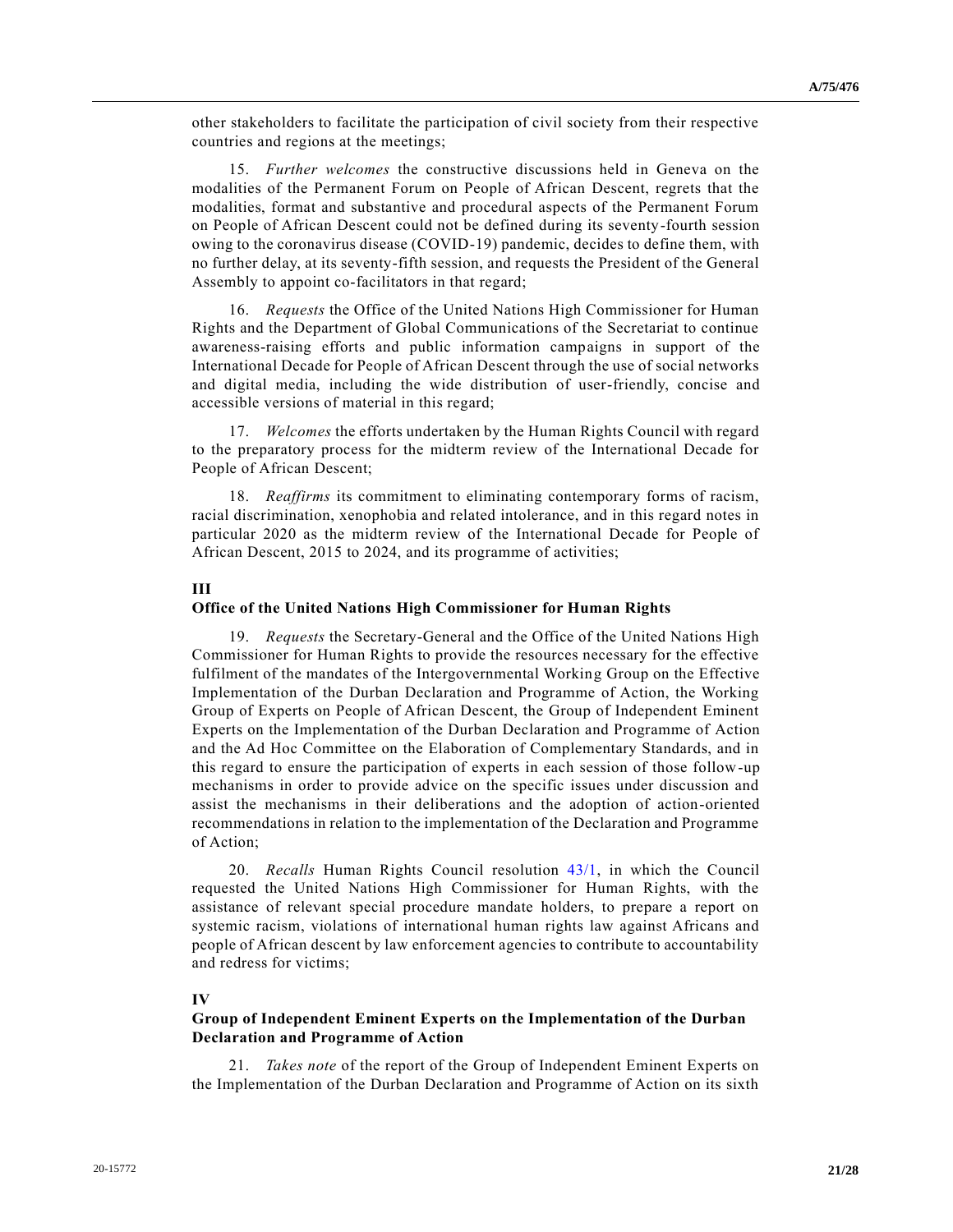session,<sup>8</sup> and in this regard notes that the session, which included private and public sessions, was held in Geneva from 6 to 10 May 2019;

### **V**

## **Trust fund for the Programme for the Decade for Action to Combat Racism and Racial Discrimination**

22. *Recalls* the establishment by the Secretary-General, in 1973, of the trust fund for the Programme for the Decade for Action to Combat Racism and Racial Discrimination as a funding mechanism that has been utilized for the implementation of the activities of the three Decades for Action to Combat Racism and Racial Discrimination declared by the General Assembly, and in this regard appreciates the fact that the trust fund has also been utilized for the subsequent programmes and operational activities transcending the three Decades;

23. *Requests* the Secretary-General to include, in his report on the implementation of the present resolution to the General Assembly at its seventy-sixth session, a section outlining the progress in the implementation of paragraph 18 of its resolution [68/151](https://undocs.org/en/A/RES/68/151) of 18 December 2013 regarding the revitalization of the trust fund for the purpose of ensuring the successful implementation of the activities of the International Decade for People of African Descent and enhancing the effectiveness of the comprehensive follow-up to the World Conference against Racism, Racial Discrimination, Xenophobia and Related Intolerance and the effective implementation of the Durban Declaration and Programme of Action;

24. *Strongly appeals* to all Governments, intergovernmental and non-governmental organizations and individuals, as well as other donors in a position to do so, to contribute generously to the trust fund, and to that end requests the Secretary-General to continue to undertake appropriate contacts and initiatives to encourage contributions;

### **VI**

## **Special Rapporteur of the Human Rights Council on contemporary forms of racism, racial discrimination, xenophobia and related intolerance**

25. *Takes note* of the report of the Special Rapporteur of the Human Rights Council on contemporary forms of racism, racial discrimination, xenophobia and related intolerance,<sup>9</sup> and encourages the Special Rapporteur, within her mandate, to continue to focus on the issues of racism, racial discrimination, xenophobia and related intolerance and incitement to hatred, which impede peaceful coexistence and harmony within societies, and to submit reports in this regard to the Human Rights Council and the General Assembly;

26. *Reiterates its previous requests* to the Special Rapporteur to consider examining national models of mechanisms that measure racial equality and their value added in the eradication of racial discrimination and to report on such challenges, successes and best practices in her next report, and expresses concern at the lack of progress in this regard;

# **VII**

# **Commemoration of the twentieth anniversary of the adoption of the Durban Declaration and Programme of Action**

27. *Decides* to hold a one-day high-level meeting of the General Assembly to commemorate the twentieth anniversary of the adoption of the Durban Declaration

<sup>8</sup> Se[e A/74/173.](https://undocs.org/en/A/74/173)

<sup>9</sup> Se[e A/75/590.](https://undocs.org/en/A/75/590)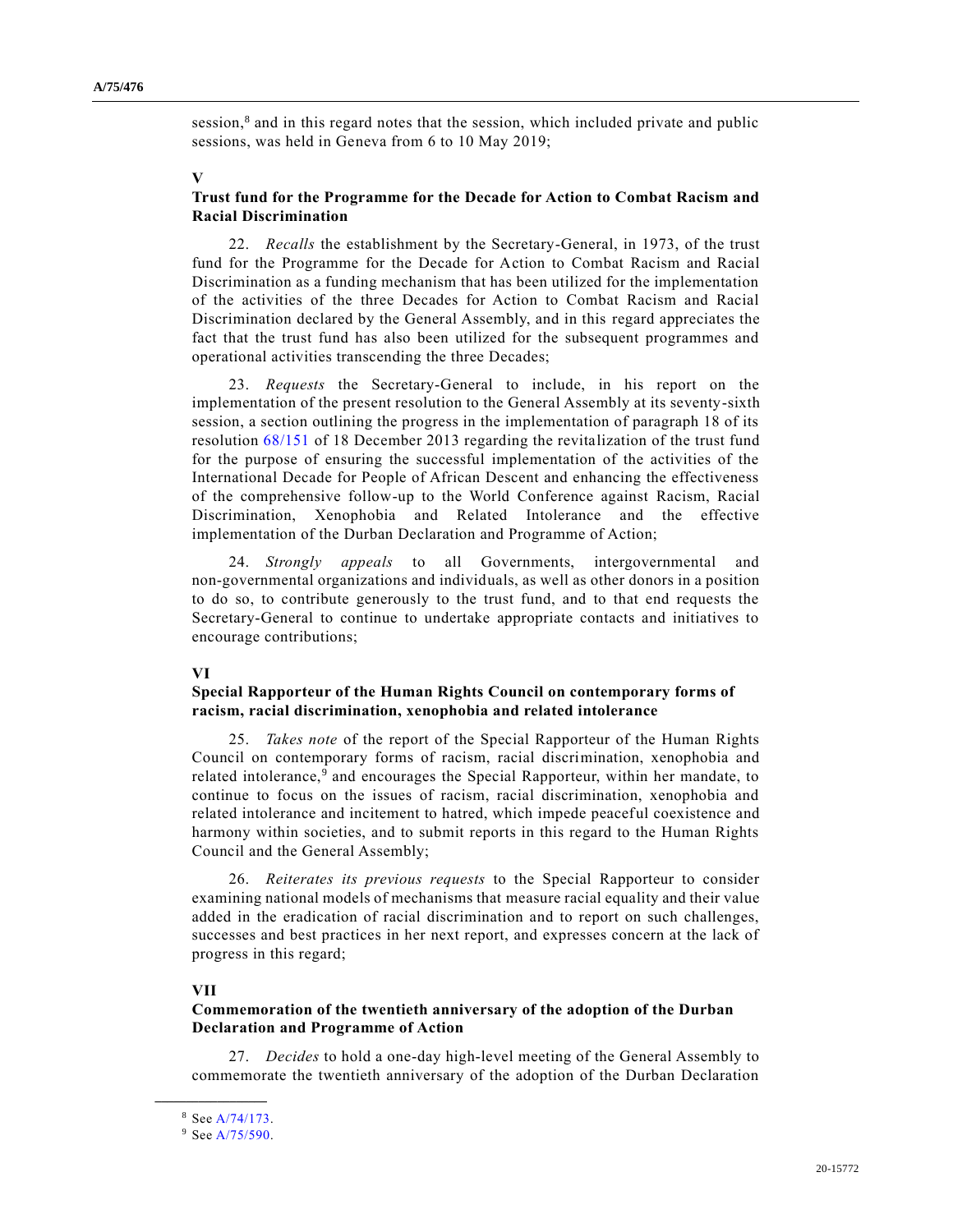and Programme of Action, at the level of Heads of State and Government, on the second day of the general debate of the seventy-sixth session, on the theme "Reparations, racial justice and equality for people of African descent", consisting of an opening plenary meeting, consecutive round tables and/or thematic panels and a closing plenary meeting;

28. *Also decides* that the meeting will adopt a short and concise political declaration aimed at mobilizing political will at the national, regional and international levels for the full and effective implementation of the Durban Declaration and Programme of Action and its follow-up processes;

29. *Requests* the President of the General Assembly, consistent with the rules of procedure of the General Assembly, to carry out consultations on the modalities of the high-level meeting and to appoint co-facilitators for the political declaration;

30. *Emphasizes* the critical importance of increasing public support for the Durban Declaration and Programme of Action and the participation of civil society and other relevant stakeholders in its realization;

31. *Invites* Member States, United Nations entities, international and regional organizations, civil society, including non-governmental organizations, and other stakeholders to organize and support various high-visibility initiatives, aimed at effectively increasing awareness at all levels, to commemorate the twentieth anniversary of the adoption of the Durban Declaration and Programme of Action;

32. *Requests* the Secretary-General to establish a programme of outreach, with the involvement of Member States and United Nations funds and programmes, as well as civil society, including non-governmental organizations, to appropriately commemorate the twentieth anniversary of the adoption of the Durban Declaration and Programme of Action;

33. *Calls upon* Member States and the United Nations system to intensify efforts to widely distribute copies of the Durban Declaration and Programme of Action, and encourages efforts to ensure its translation and wide dissemination;

34. *Requests* the Office of the United Nations High Commissioner for Human Rights and the Department of Global Communications of the Secretariat to launch a public information campaign for the commemoration of the twentieth anniversary of the adoption of the Durban Declaration and Programme of Action, including the wide distribution of user-friendly information materials through the United Nations system, inter alia, through United Nations information centres;

35. *Expresses* its appreciation for the continuing work of the mechanisms mandated to follow up on the World Conference and the Durban Review Conference;

### **VIII**

### **Follow-up and implementation activities**

36. *Acknowledges* the guidance and leadership role of the Human Rights Council, and encourages it to continue to oversee the implementation of the Durban Declaration and Programme of Action and the outcome document of the Durban Review Conference;

37. *Requests* the Office of the United Nations High Commissioner for Human Rights to continue to provide the Human Rights Council with all the support necessary for it to achieve its objectives in this regard;

38. *Requests* the Human Rights Council to consider, at its forty-sixth session, the question of developing a multi-year programme of activities to provide for the renewed and strengthened outreach activities needed to inform and mobilize the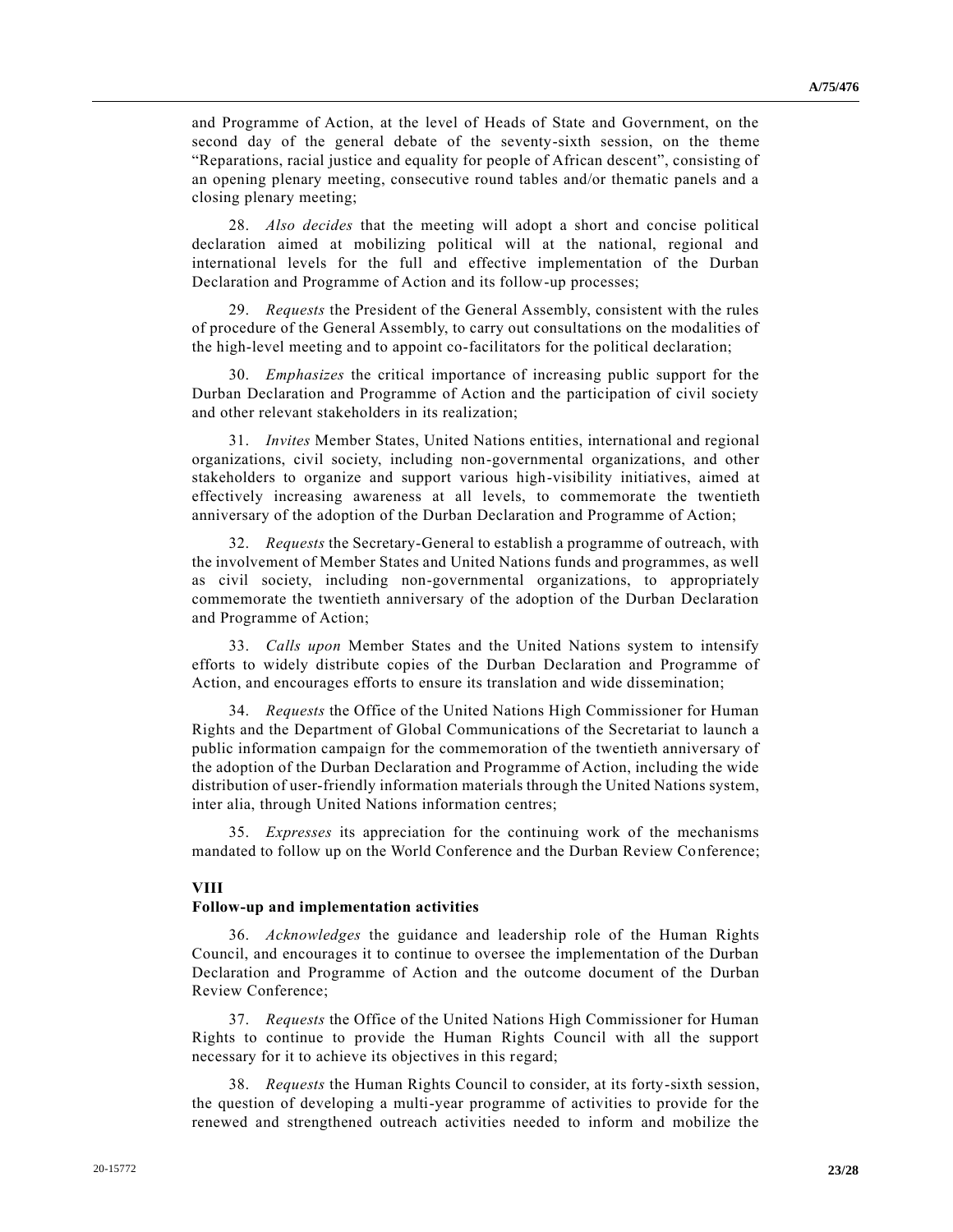global public in support of the Durban Declaration and Programme of Action and to strengthen awareness of the contribution that they have made in the struggle against racism, racial discrimination, xenophobia and related intolerance, in consultation with Member States, national human rights institutions, relevant civil society organizations and United Nations agencies, funds and programmes;

39. *Welcomes* the efforts undertaken by the Human Rights Council, through its Advisory Committee, in preparing a study on appropriate ways and means of assessing the situation regarding racial equality, while identifying possible gaps and overlaps;

40. *Also welcomes* the commemorative plenary meeting of the General Assembly held on 25 March 2019 to mark the International Day for the Elimination of Racial Discrimination, on the mitigation and countering of rising nationalist populism and extreme supremacist ideologies;

41. *Requests* the Secretary-General to submit to the General Assembly at its seventy-sixth session a report on the implementation of the present resolution;

42. *Requests* the President of the General Assembly and the President of the Human Rights Council to continue to convene annual commemorative meetings of the Assembly and the Council during the commemoration of the International Day for the Elimination of Racial Discrimination, with the appropriate focus and themes, and to hold a debate on the midterm review of the International Decade for People of African Descent with the participation of the Secretary-General and the United Nations High Commissioner for Human Rights, and in this context encourages the participation of eminent personalities active in the struggle against racial discrimination, Member States and civil society organizations in accordance with the rules of procedure of the Assembly and the Council, respectively;

43. *Decides* to remain seized of this priority matter at its seventy-sixth session under the item entitled "Elimination of racism, racial discrimination, xenophobia and related intolerance".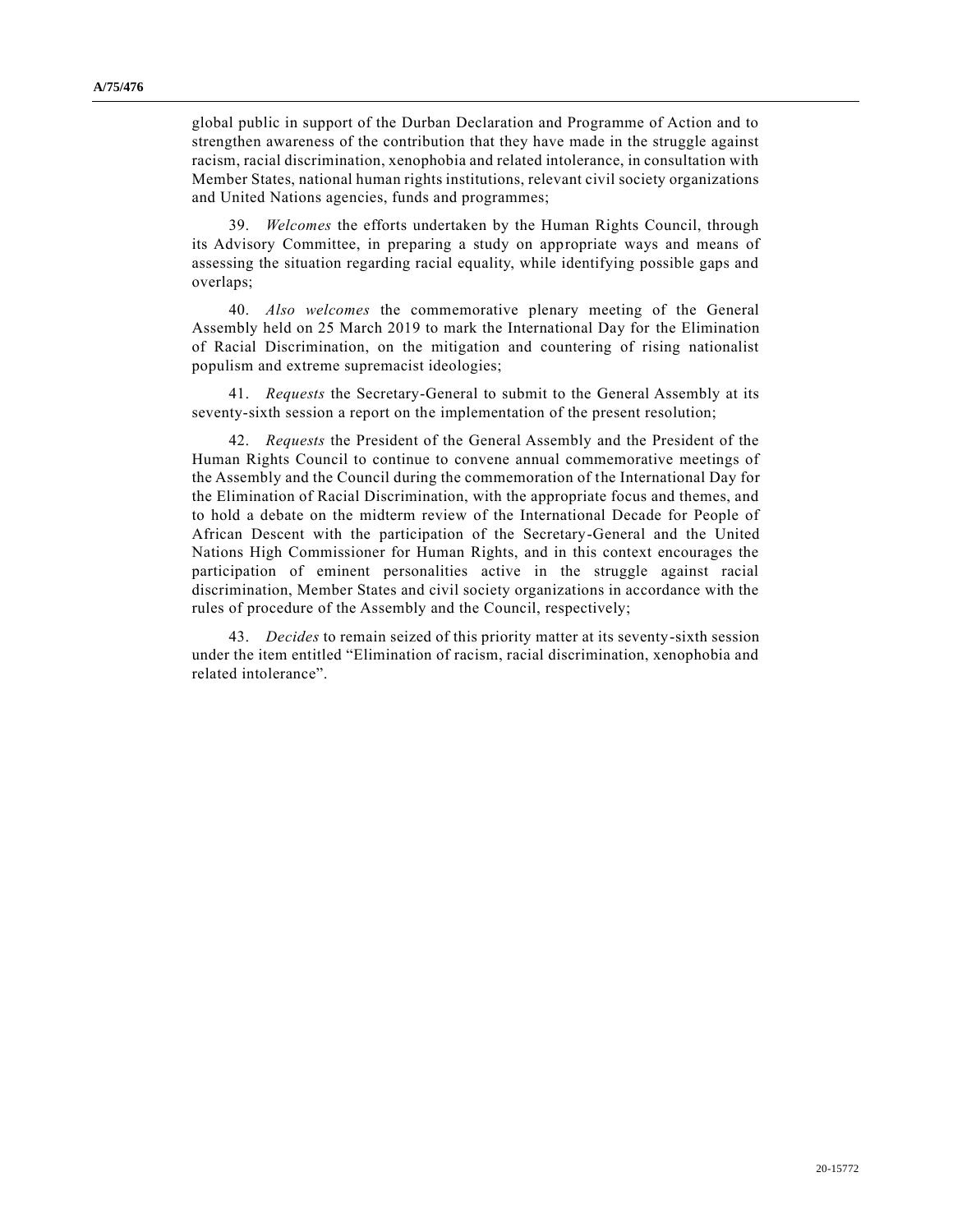# **Draft resolution III International Day for People of African Descent**

#### *The General Assembly*,

*Reaffirming* the purposes and principles of the Charter of the United Nations and the Universal Declaration of Human Rights,<sup>1</sup> for the promotion and protection of all human rights and fundamental freedoms for all persons,

*Reaffirming also* that the Universal Declaration of Human Rights establishes that all human beings are born free and equal in dignity and rights, and that everyone is entitled to all the rights and freedoms set forth therein, without distinction of any kind, such as race, colour, sex, language, religion, political or other opinion, national or social origin, property, birth or other status,

*Recalling* its resolution [52/111](https://undocs.org/en/A/RES/52/111) of 12 December 1997, in which it decided to convene the World Conference against Racism, Racial Discrimination, Xenophobia and Related Intolerance, and noting its previous resolutions on the comprehensive follow-up to the World Conference and the effective implementation of the Durban Declaration and Programme of Action,<sup>2</sup>

*Reaffirming* its resolutions [64/169](https://undocs.org/en/A/RES/64/169) of 18 December 2009, in which it proclaimed the year 2011 the International Year for People of African Descent, and [68/237](https://undocs.org/en/A/RES/68/237) of 23 December 2013, in which it proclaimed the International Decade for People of African Descent (2015–2024), with the theme "People of African descent: recognition, justice and development",

*Noting* Human Rights Council resolution [43/1](https://undocs.org/en/A/HRC/RES/43/1) of 19 June 2020, 3 in which the Council strongly condemned the continuing racially discriminatory and violent practices and excessive use of force by law enforcement agencies against Africans and people of African descent and condemned structural racism in criminal justice systems around the world,

*Committed* to upholding human dignity and equality for the victims of slavery, the slave trade and colonialism, in particular people of African descent in the African diaspora,

*Noting* that 2021 will mark the twentieth anniversary of the adoption of the Durban Declaration and Programme of Action, and recalling that 2020 marks the midterm review of the International Decade for People of African Descent and its programme of activities,

*Recognizing* the important contribution of women and girls of African descent to the development of societies and the promotion of mutual understanding and multiculturalism, and bearing in mind the programme of activities for the implementation of the International Decade for People of African Descent,

*Convinced* that racism, racial discrimination, xenophobia and related intolerance manifest themselves in a differentiated manner for women and girls and may be among the factors leading to a deterioration in their living conditions, poverty, violence, multiple forms of discrimination and the limitation or denial of their human rights, and recognizing the need to integrate a gender perspective into relevant policies, strategies and programmes of action against racism, racial discrimination,

 $<sup>1</sup>$  Resolution [217 A \(III\).](https://undocs.org/en/A/RES/217(III))</sup>

<sup>2</sup> Se[e A/CONF.189/12](https://undocs.org/en/A/CONF.189/12) an[d A/CONF.189/12/Corr.1,](https://undocs.org/en/A/CONF.189/12/Corr.1) chap. I.

<sup>3</sup> See *Official Records of the General Assembly, Seventy-fifth Session, Supplement No. 53* [\(A/75/53\)](https://undocs.org/en/A/75/53), chap. IV, sect. A.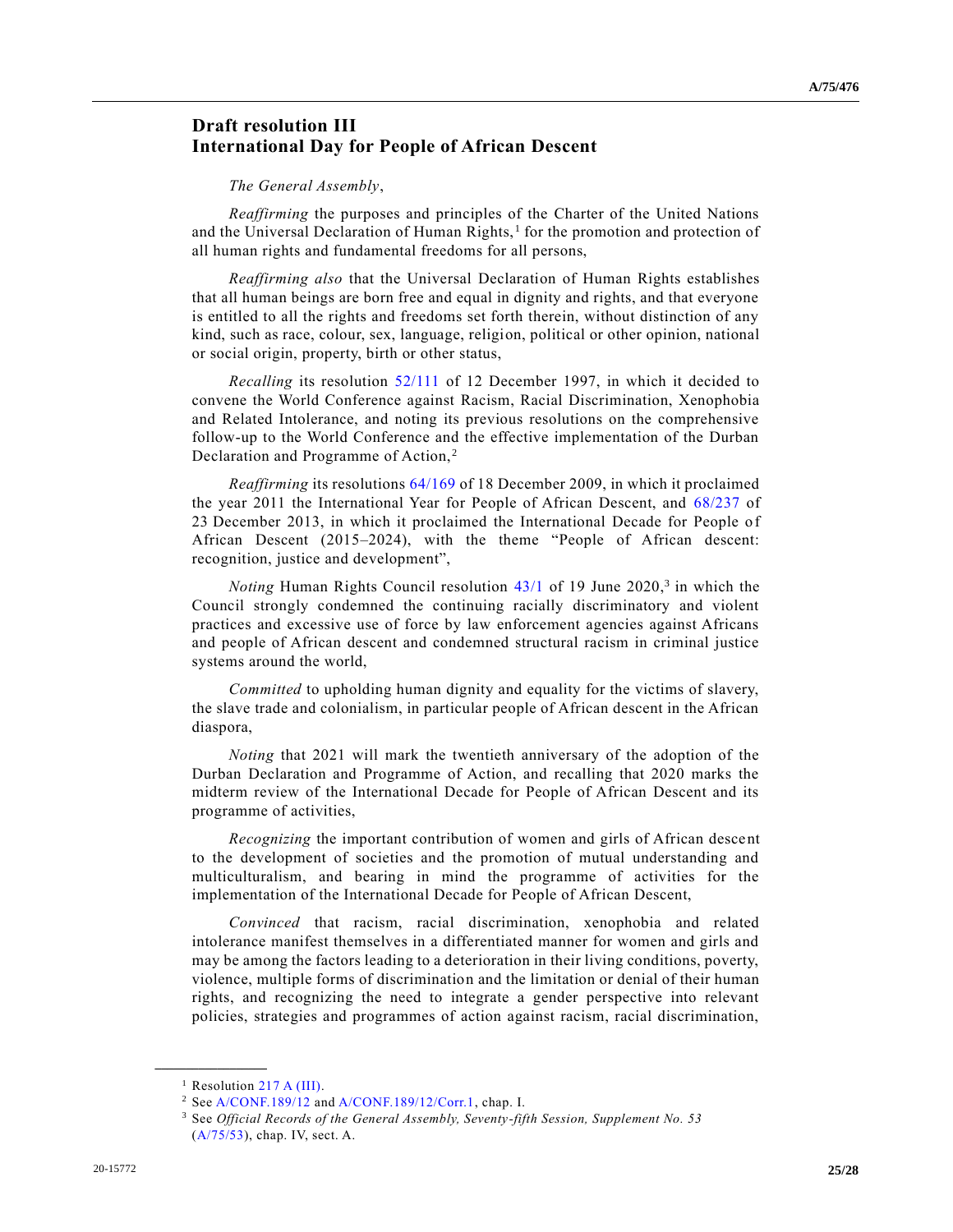xenophobia and related intolerance in order to address multiple forms of discrimination,

*Reaffirming* its resolution [70/1](https://undocs.org/en/A/RES/70/1) of 25 September 2015, entitled "Transforming our world: the 2030 Agenda for Sustainable Development", in which it adopted a comprehensive, far-reaching and people-centred set of universal and transformative Sustainable Development Goals and targets, its commitment to working tirelessly for the full implementation of the Agenda by 2030, its recognition that eradicating poverty in all its forms and dimensions, including extreme poverty, is the greatest global challenge and an indispensable requirement for sustainable development, its commitment to achieving sustainable development in its three dimensions – economic, social and environmental – in a balanced and integrated manner, and to building upon the achievements of the Millennium Development Goals and seeking to address their unfinished business, and in this regard reaffirming also the promises to leave no one behind and to reach the furthest behind first,

*Reaffirming also* its resolution [69/313](https://undocs.org/en/A/RES/69/313) of 27 July 2015 on the Addis Ababa Action Agenda of the Third International Conference on Financing for Development, which is an integral part of the 2030 Agenda for Sustainable Development, supports and complements it, helps to contextualize its means of implementation targets with concrete policies and actions, and reaffirms the strong political commitment to address the challenge of financing and creating an enabling environment at all levels for sustainable development in the spirit of global partnership and solidarity,

*Recalling* its resolutions [53/199](https://undocs.org/en/A/RES/53/199) of 15 December 1998 and [61/185](https://undocs.org/en/A/RES/61/185) of 20 December 2006 on the proclamation of international years, and Economic and Social Council resolution [1980/67](https://undocs.org/en/E/RES/1980/67) of 25 July 1980 on international years and anniversaries, particularly paragraphs 1 to 10 of the annex thereto on the agreed criteria for the proclamation of international years, as well as paragraphs 13 and 14, in which it is stated that an international day or year should not be proclaimed before the basic arrangements for its organization and financing have been made,

*Reiterating* that all human beings are born free and equal in dignity and rights and have the potential to contribute constructively to the development and well-being of their societies, and that any doctrine of racial superiority is scientifically false, morally condemnable, socially unjust and dangerous and must be rejected, together with theories that attempt to determine the existence of separate human races,

*Emphasizing* that, despite efforts in this regard, millions of human beings continue to be victims of racism, racial discrimination, xenophobia and related intolerance, including their contemporary forms and manifestations, some of which manifest in violent forms,

*Recalling* that, on 31 August 1920, the first International Convention of the Negro Peoples of the World ended in New York, and as a result of the discussions led by Marcus Garvey, the Declaration of Rights of the Negro Peoples of the World was promulgated,

*Taking into consideration* the relevance that the celebrations of international days have on the values that society shares and their impact on the actions aimed at the elimination of all forms of racial discrimination,

1. *Decides* to proclaim 31 August as the International Day for People of African Descent, in order to promote greater recognition and respect for the diverse heritage, culture and contribution of people of African descent to the development of societies, and to promote respect for human rights and fundamental freedoms of people of African descent;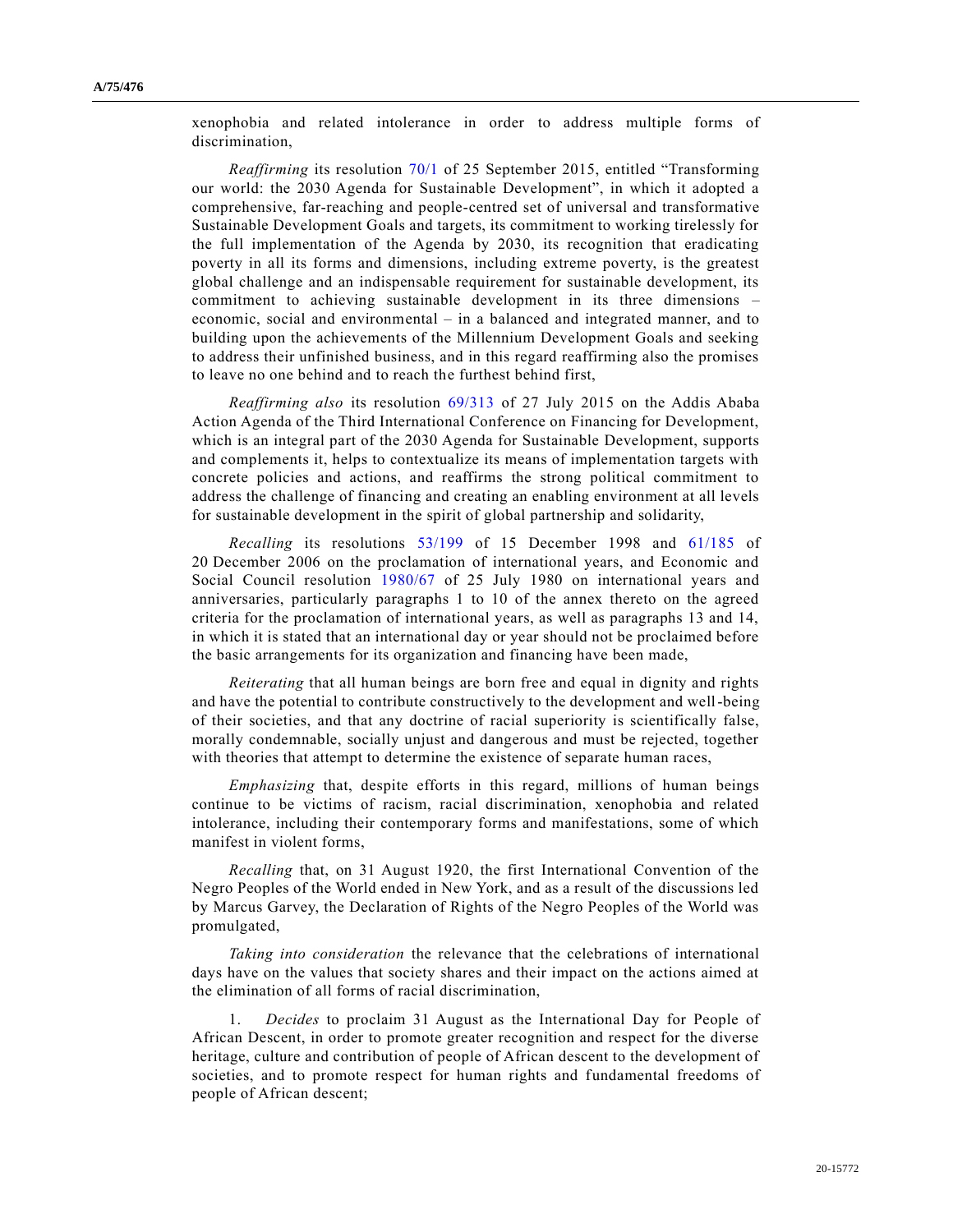2. *Invites* all Member States, all organizations and bodies of the United Nations system and other international and regional organizations, the private sector and academia, as well as civil society, including non-governmental organizations and individuals, to observe the International Day for People of African Descent in an appropriate manner, including through education and public awareness-raising activities, in order to promote the extraordinary contributions of the African diaspora around the world and to eliminate all forms of discrimination against people of African descent;

3. *Stresses* that the cost of all activities that may arise from the implementation of the present resolution should be met from voluntary contributions;

4. *Requests* the Secretary-General to bring the present resolution to the attention of all Member States, the organizations of the United Nations system and civil society organizations for appropriate observance.